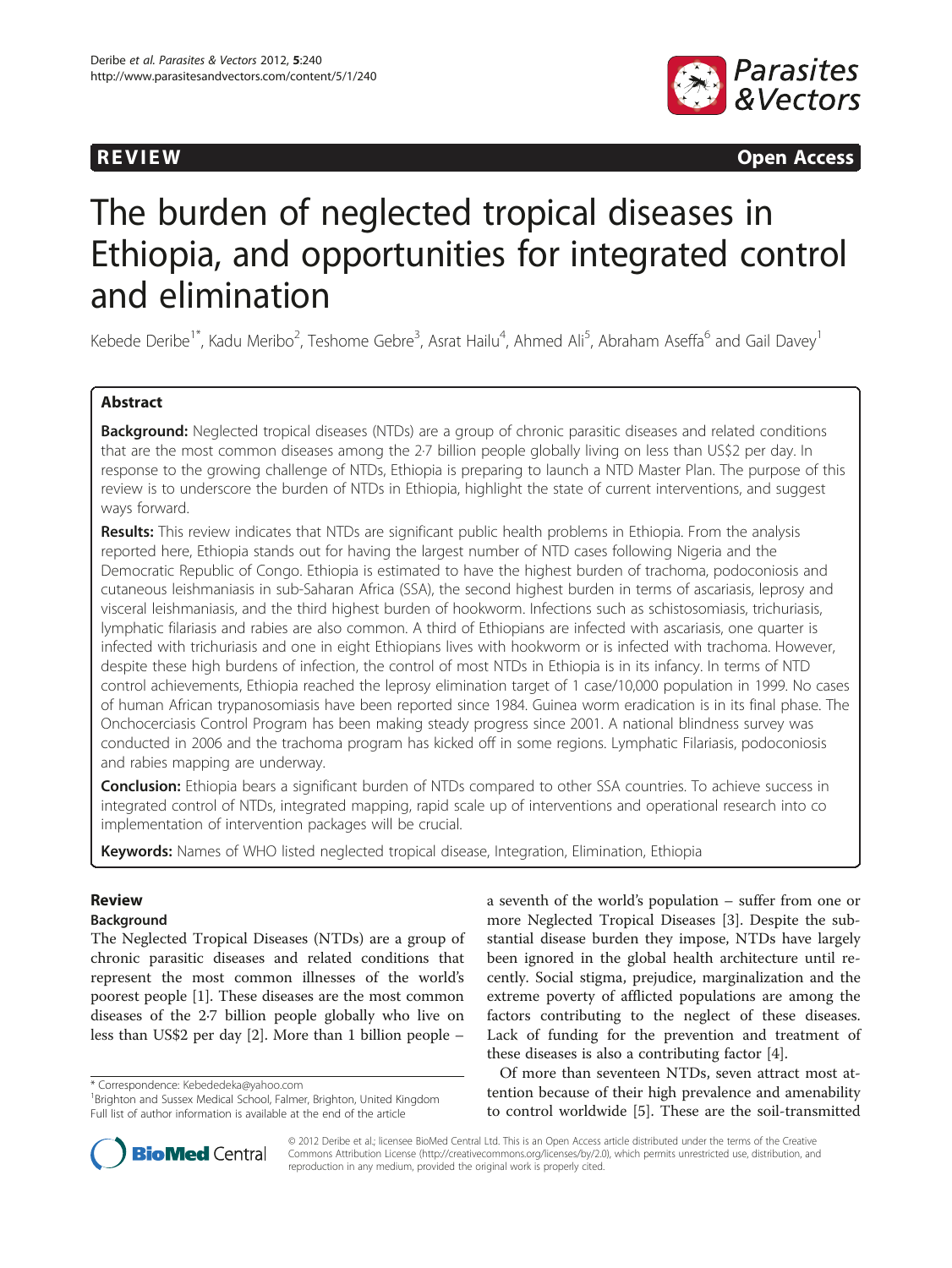helminth infections (hookworm, ascariasis, and trichuriasis); lymphatic filariasis; schistosomiasis; trachoma and onchocerciasis [\[5\]](#page-13-0). Globally, 600–800 million people have soil-transmitted helminth infections [\[5\]](#page-13-0), 200 million people are infected with schistosomiasis, and 120 million with lymphatic filariasis in 83 countries [\[5,6](#page-13-0)]. Onchocerciasis affects nearly 37 million people in 34 countries, and is most abundant in Africa, with small foci in southern and Central America [\[7](#page-13-0)], while trachoma affects 84 million people globally [\[4](#page-13-0)].

NTDs have tremendous health and development impacts. These diseases hinder economic development, cause chronic life-long disability, and impair childhood development in the poor and disenfranchised communities in which they are most prevalent. They reduce child survival, educational attainment and agricultural productivity, and result in significant treatment costs [\[4,5,8,9](#page-13-0)].

In Ethiopia, most of the NTDs in the WHO list are present [[10-25](#page-13-0)], except for probably dengue fever, Chagas disease and yaws. Although comprehensive, systematic and integrated responses are lacking, control programs for individual NTDs such as onchocerciasis and trachoma exist at national scale. Despite the huge burden of NTDs in Ethiopia, no comprehensive reviews have quantified the burden or distribution of these NTDs. This review was conducted to document the prevalence and burden of NTDs in Ethiopia.

We identified seminal articles published in peerreviewed journals [[10-37\]](#page-13-0) and reports that were pertinent to the control of NTDs, using consultations with experts on this subject, and search of the key databases, including PubMed, archives of Ethiopian national journals and the WHO's Weekly Epidemiological Record using as search terms the specific diseases listed as NTDs by the World Health Organization. The websites of central and regional governments and of international agencies were accessed for relevant reviews, guidelines, and databases. The exclusion and inclusion criteria for the papers were deliberately kept flexible. The scope of the review was increased on the basis of findings from the review of key papers and reports. Relevant published and unpublished technical documents were accessed for review. Senior experts in several NTDs were included to mediate between the information found in the literature and practical knowledge on the ground.

# Review of disease burden

# Soil transmitted helminths

As indicated in Table [1](#page-2-0) in Ethiopia, hookworm is estimated to infect 11 million people, thus Ethiopia bears 5.6% of the hookworm burden in Sub Saharan Africa (SSA) and is the country with the third highest burden in SSA [\[10\]](#page-13-0). Most parts of Ethiopia are suitable for the transmission of STHs, except parts of Somali and Afar

regions where the annual mean temperature is too high for transmission [[11](#page-13-0)]. The national prevalence of hookworm is estimated at 16% [\[12](#page-13-0)]. The prevalence of hookworm among school age children in Ethiopia was reported to be 38% in Jimma [\[13,14\]](#page-13-0), 26.8% in Boloso Sore [\[15\]](#page-13-0), 53% in central Ethiopia [\[16\]](#page-13-0), 20.6% in Southwest Ethiopia [\[17](#page-13-0)], and 19% in northwest Ethiopia [\[18\]](#page-13-0). There was no significant gender difference [[17](#page-13-0)]. According to a study conducted in southwest Ethiopia, 92% of the hookworm infections were due to N. americanus and 8% were due to A. duodenale. None of the cultures showed mixed infection (infection by two or more species) [\[13\]](#page-13-0).

Ethiopia has the second highest burden of ascariasis in SSA: 26 million people are infected, which is 15% of the overall burden in SSA [[10\]](#page-13-0). The prevalence among school age children was recorded at 28.9% in northern Ethiopia [\[33](#page-13-0)], 83.4% in southern Ethiopia [[34](#page-13-0)], 22% in northwest Ethiopia [\[18\]](#page-13-0), and the national average is esti-mated at 37% [[12](#page-13-0)]. Similarly, Ethiopia has the  $4<sup>th</sup>$  highest burden of Trichuriasis, with 21 million people infected, which is 13% of the disease burden in SSA [[10](#page-13-0)]. The national prevalence is estimated at 30% [\[12](#page-13-0)]. The global atlas of helminth infection [\(http://www.thiswormyworld.](http://www.thiswormyworld.org/maps/ethiopia/archive) [org/maps/ethiopia/archive](http://www.thiswormyworld.org/maps/ethiopia/archive)) provides a predictive map of STH in Ethiopia.

### Schistosomiasis

In Ethiopia, 5.01 million are thought to be infected with schistosomiasis and 37.5 million to be at risk [\[19\]](#page-13-0). The national schistosomiasis survey of 1988–89 reported an overall prevalence of 25% [\[35,36](#page-13-0)]. Among 365 communities surveyed for S. mansoni between 1961 and 1986, prevalence ranged from 10 to 92% [[37](#page-13-0)]. Transmission occurs mainly through streams, irrigation schemes, and lakes. The intensity of infection correlates with severity of infection, and varies from locality to locality in Ethiopia.

In some studies the prevalence of S.mansoni infection was higher in children and adolescents [[36\]](#page-13-0), because children had higher environmental contamination potential. Prevalence in males and in females was 42.4% and 26.5% respectively [\[35\]](#page-13-0).

# Leishmaniasis

Ethiopia is one of the six countries (Bangladesh, Brazil, Ethiopia, India, Nepal and Sudan) in which more than 90% of global Visceral Leishmaniasis (VL) cases occur and one of the ten countries with the highest estimated case counts, which together account for 70 to 75% of global estimated VL incidence [[1\]](#page-12-0). Both Cutaneous Leishmaniasis (CL) and VL are growing health problems in Ethiopia, with endemic areas that are continually spreading. Geographically, VL is found in Tigray, Amhara, Oromia, Afar, Somali and SNNPR, whereas CL is prevalent in Tigray, Amhara, SNNPR, Addis Ababa and Oromia regions.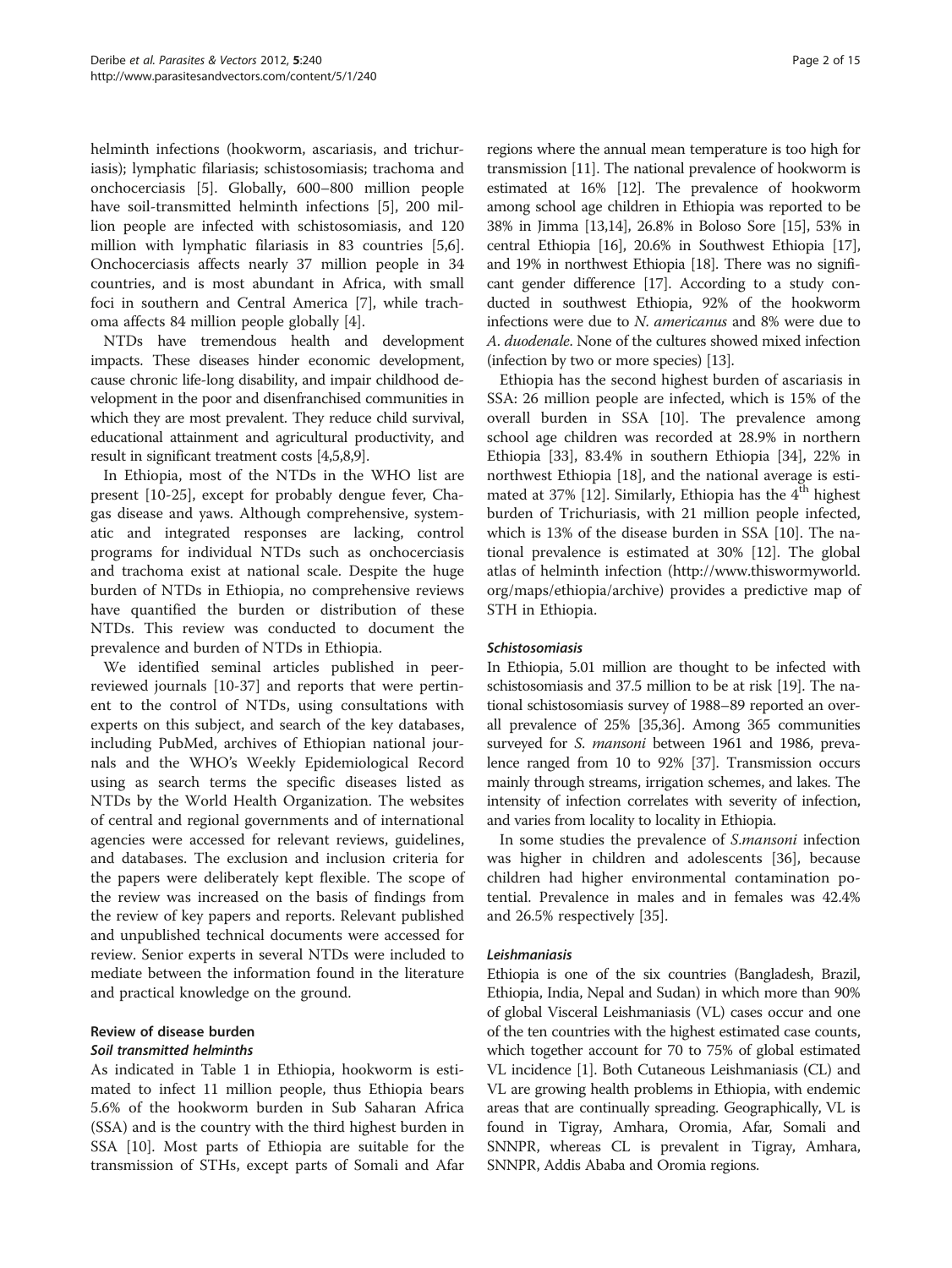| <b>Disease</b>                   | Geographical distribution                                                                                                                                                      | Burden of disease in Ethiopia                                                              | <b>Proportion of SSA</b><br>prevalence [10] |
|----------------------------------|--------------------------------------------------------------------------------------------------------------------------------------------------------------------------------|--------------------------------------------------------------------------------------------|---------------------------------------------|
| Hookworm infection               | Most of Ethiopia is suitable for transmission                                                                                                                                  | 11 million [10]                                                                            | 29%                                         |
| Ascariasis                       | Most of Ethiopia is suitable for transmission                                                                                                                                  | 26 million [10]                                                                            | 25%                                         |
| Trichuriasis                     | Most of Ethiopia is suitable for transmission                                                                                                                                  | 21 million [10]                                                                            | 24%                                         |
| Schistosomiasis                  | Most of Ethiopia is suitable for transmission                                                                                                                                  | 5.01 million [19], 37.5 million at risk                                                    | 25%                                         |
| Lymphatic filariasis             | Gambella (7), Beneshangul-Gumuz (13), SNNPR (9),<br>Amhara (2) and Oromia (3) endemic districts. [20]                                                                          | 30 million at risk [10]                                                                    | 6%-9%                                       |
| Onchocerciasis                   | Amhara Region (North Gondar), Benishangul-Gumuz<br>(Metekel Zone), Oromia (Jimma, Illubabor, Wellega,<br>West Shoa), SNNPR (Kaffa, Sheka and Bench Maji Zone)<br>and Gambella. | 5 million cases and 12 million at risk [12]                                                | 5%                                          |
| Podoconiosis                     | One fifth of the surface of Ethiopia                                                                                                                                           | 1 million cases, 19.2 million at risk [21,22]                                              |                                             |
| Trachoma                         | Trachoma is found in all regions of Ethiopia.<br>Six regions - Amhara, Oromia, SNNPR, Tigray,<br>Somali and Gambella - bear high burden.                                       | Ethiopia 10.3 million active trachoma,<br>1.3 million TT cases, [23], > 65 million at risk | 3%                                          |
| Human African<br>trypanosomiasis | Historically Gambella and South Omo (SNNPR)                                                                                                                                    | No cases of HAT since 1984 [24]                                                            | < 0.01%                                     |
| Leprosy                          | Leprosy has been reported from most part of the<br>country except part of Afar and Somali region.                                                                              | 4,611 new cases per annum [25]                                                             | < 0.01%                                     |
| Leishmaniasis                    | VL is found in Tigray, Amhara, Oromia, Somali,<br>Afar and SNNPR, whereas CL is prevalent in Tigray,<br>Amhara, Addis Ababa, SNNPR, and Oromia.                                | 4,000 new cases of VL per annum [26]<br>20-50,000 cases of CL per annum [26]               | < 0.01%                                     |
| Dracunculiasis                   | Gambella Region and historically South Omo (SNNPR)                                                                                                                             | 8 cases in 2011 [27]                                                                       | < 0.01%                                     |
| Buruli ulcer                     | Two case reported from Arbaminch Zuria district<br>(SNNPR) and Tigray regions                                                                                                  | 2 cases reported [28,29]<br>< 0.01%                                                        |                                             |
| Echinococcosis                   | Unknown                                                                                                                                                                        | 1817(2.3/100,000) per annum [30]                                                           | Unknown                                     |
| Rabies                           | Most part of the country                                                                                                                                                       | 996-14694(12.6/million-18.6/100,000)<br>per annum [31,32]                                  | Unknown                                     |
| Fascioliasis                     | Unknown                                                                                                                                                                        | Unknown                                                                                    | Unknown                                     |

<span id="page-2-0"></span>Table 1 Summary of burden of neglected tropical disease in Ethiopia, 2012

Historically the first case of VL in Ethiopia was identified in 1942 in southern Ethiopia. Every year, an estimated 3700–7400 cases occur in Ethiopia (Figure 1) [\[38\]](#page-13-0). The disease occurs in the lowlands of the northwest, central, south and southwestern parts of the country. In the north, the



vector is associated with Acacia-Balanites forest, in the south with termite hills. In Ethiopia, VL affects mainly children and young adults (the mean age of affected in northern Ethiopia is 23) in endemic areas the mean age is much lower [\[26,38\]](#page-13-0). In northwest Ethiopia, where migrant laborers are at risk of exposure to VL, annual incidence ranges from 5 to 8 cases per 1000. The annual incidence among at risk populations in southern and south eastern Ethiopia ranges from 1 to 5 per thousand with huge geographical variation (AH unpublished observations).

CL has been well known since 1913, and is endemic in most regions, mainly in the highlands of Ethiopia in the altitude ranges of 1400 – 2900 m. It is a highly neglected disease with a zoonotic cycle involving rock hyraxes. There are estimated 20–50,000 cases yearly, but only 450 cases were reported in 2008 [\[26](#page-13-0)]. There are three clinical forms of CL in Ethiopia: localized CL, mucosal leishmaniasis and diffuse cutaneous leishmaniasis (DCL), all mainly caused by L. aethiopica. CL is most common in children [\[39,40](#page-13-0)]. In highly endemic areas, children less than 10 are affected, for example 8.5% of under 10s in Ochollo, southwestern Ethiopia [\[41\]](#page-13-0). The prevalence of CL in the vast majority of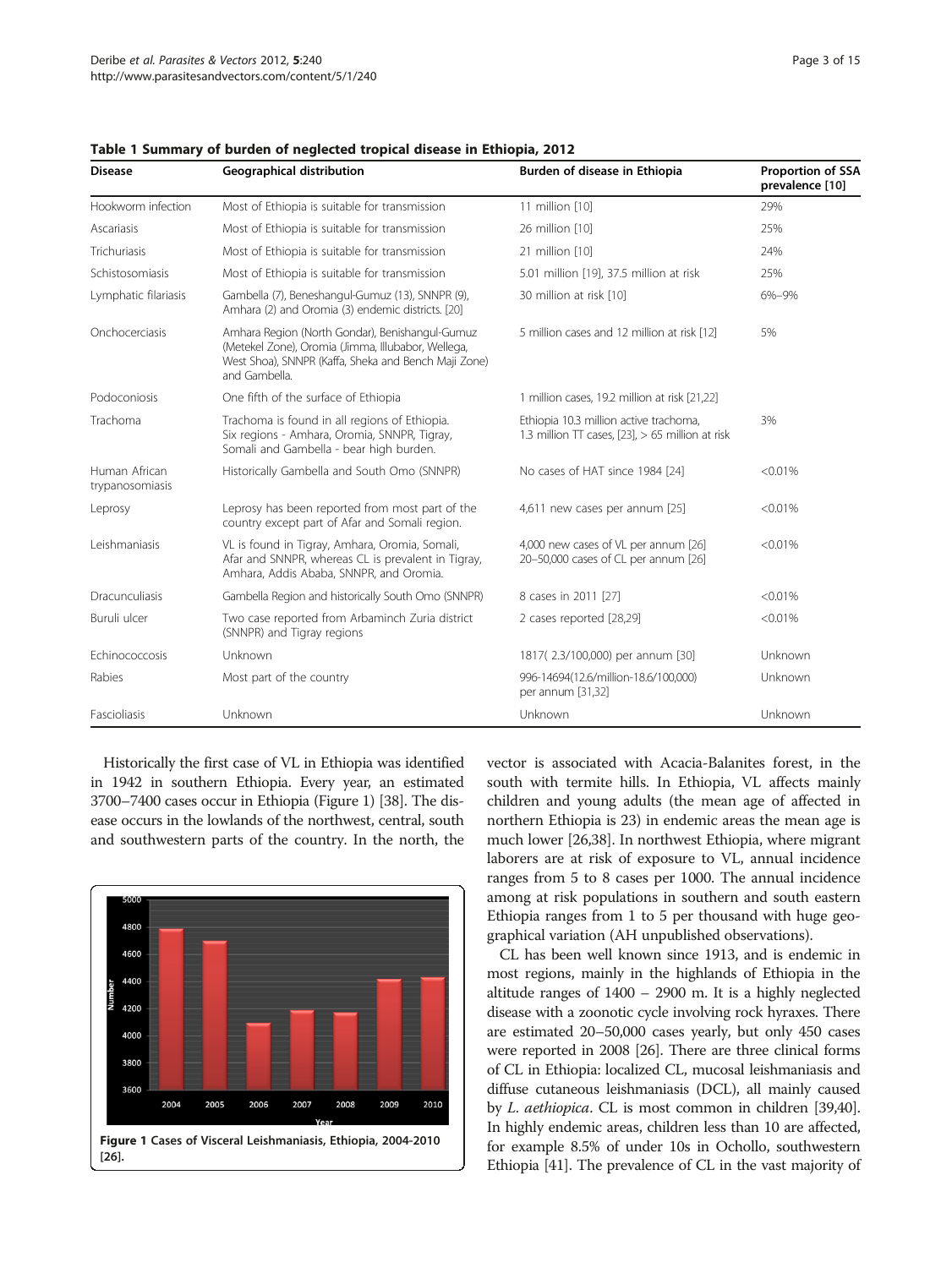the endemic areas varies from 0.1% to 1.0% (AH unpublished observations); and higher prevalence rates were reported in hyperendemic areas, e.g. 3.6-4.0% in Ochollo [[41](#page-13-0)], and 4.8% in Silti Woreda [[42](#page-13-0)].

Outbreaks of leishmaniasis have occurred in Ethiopia. Between 2005–2008, a documented outbreak of VL occurred in Amhara Region (Libo Kemkem), with 2,500 cases and with a very high mortality [\[43,44](#page-13-0)]. An outbreak of CL occurred in Silti district 2003–2005 [\[45](#page-13-0)]. In 2010, cases of VL were identified in Tigray (Tahtay Adiabo district) and East lmey, a district in Somali region [[38\]](#page-13-0). The incidence of HIV-Leishmania co-infection is very high (23% in 2008) in north Ethiopia [[46,47](#page-13-0)].

#### Lymphatic filariasis

Lymphatic filariasis (LF) is a parasitic disease of man caused by three species of filarial parasites: Wuchereria bancrofti, Brugia malayi and B. timori, which are transmitted by anopheline and culicine mosquitoes [\[6,48,49](#page-13-0)]. LF is one of the most debilitating and disfiguring diseases in Ethiopia and is caused by W. bancrofti. The adult worms inhabit the lymphatics, and may lead to lymphoedema and elephantiasis. The disease is poverty-related and predominantly affects the poor and

marginalized people [[20,49\]](#page-13-0). In Ethiopia, 30 million people have been estimated to be at risk of LF, which would make Ethiopia the  $4<sup>th</sup>$  highest burden country in SSA, bearing 7.8% of the burden of LF in SSA (Table 2). However, some experts question the validity of this estimate, considering it to be an overestimation compared to recent surveys. The on-going mapping activities are intended to provide a realistic figure about the numbers of people at risk.

According to recent mapping based on 11,685 individuals living in 125 villages (112 districts) of western Ethiopia, the prevalence was 3.7%, but high geographical clustering and variation in prevalence (ranging from 0% to more than 50%) was found. The prevalence of hydrocele (in males) and limb lymphoedema was 0.8% and 3.6%, respectively. Endemic districts were identified in the following regions: Gambella Region (seven districts), Beneshangul-Gumuz Region (thirteen districts), and Southern Nations, Nationalities and Peoples' Region (SNNPR) (nine districts). The other five districts were from Amhara (two districts) and Oromia (three districts) regions [[20](#page-13-0)].

#### Podoconiosis

Podoconiosis (endemic non-filarial elephantiasis) is a non-infectious geochemical disease caused by exposure

Table 2 Burden of neglected tropical disease in Ethiopia and relative contribution and rank within Sub-Saharan Africa, 2012

| <b>Disease</b>                   | Ethiopia                                         | <b>SSA [10]</b>         | Percentage contribution<br>of Ethiopia to SSA | Disease burden rank from SSA                                                                                                                   |
|----------------------------------|--------------------------------------------------|-------------------------|-----------------------------------------------|------------------------------------------------------------------------------------------------------------------------------------------------|
| Hookworm infection               | 11 million [10]                                  | 198million              | 5.6%                                          | 3                                                                                                                                              |
| Ascariasis                       | 26 million [10]                                  | 173 million             | 15.0%                                         | 2                                                                                                                                              |
| Trichuriasis                     | 21 million [10]                                  | 162 million             | 13.0%                                         | 4                                                                                                                                              |
| Schistosomiasis                  | 5.01 million [19]                                | 192 million             | 2.6%                                          | 14                                                                                                                                             |
| Lymphatic filariasis             | Ethiopia 30 million<br>at risk [10]              | 382-394 million at risk | 7.6%-7.8%                                     | $\overline{4}$                                                                                                                                 |
| Onchocerciasis                   | 5milion, 12 million<br>at risk [12]              | 37 million              | 8.1%                                          | Using annual treatment figures provided<br>by APOC in 2010 as proxy indicators,<br>Ethiopia stands 4th following Nigeria,<br>DRC and Cameroon. |
| Podoconiosis                     | 1 million cases, 19.2 million<br>at risk [21,22] | 4 million               | 25%                                           |                                                                                                                                                |
| Trachoma                         | Ethiopia 10.3 million [10,23]                    | 30 million              | 34.3%                                         |                                                                                                                                                |
| Human African<br>trypanosomiasis | 0 since 1984 [24]                                | 50,000-70,000           | $\Omega$                                      |                                                                                                                                                |
| Leprosy                          | Ethiopia 4,611 annual [25]                       | 30,055                  | 15.3%                                         | 2                                                                                                                                              |
| Leishmaniasis                    | Ethiopia 4,000 new Cases<br>annual [26]          | 19,000-24,000           | 16.7%-21.1%                                   | 2                                                                                                                                              |
| Dracunculiasis                   | 8 cases in 2011 [27]                             | 1058                    | 0.75%                                         | 4                                                                                                                                              |
| Buruli ulcer                     | 2 cases [28,29]                                  | > 4,000                 | Unknown                                       | Unknown                                                                                                                                        |
| Fascioliasis                     | Few cases reported                               | Unknown                 | Unknown                                       | Unknown                                                                                                                                        |
| Echinococcosis                   | 1,817annual [30]                                 | Unknown                 | Unknown                                       | Unknown                                                                                                                                        |
| Rabies                           | 996-14694 annual [31,32]                         | Unknown                 | Unknown                                       | Unknown                                                                                                                                        |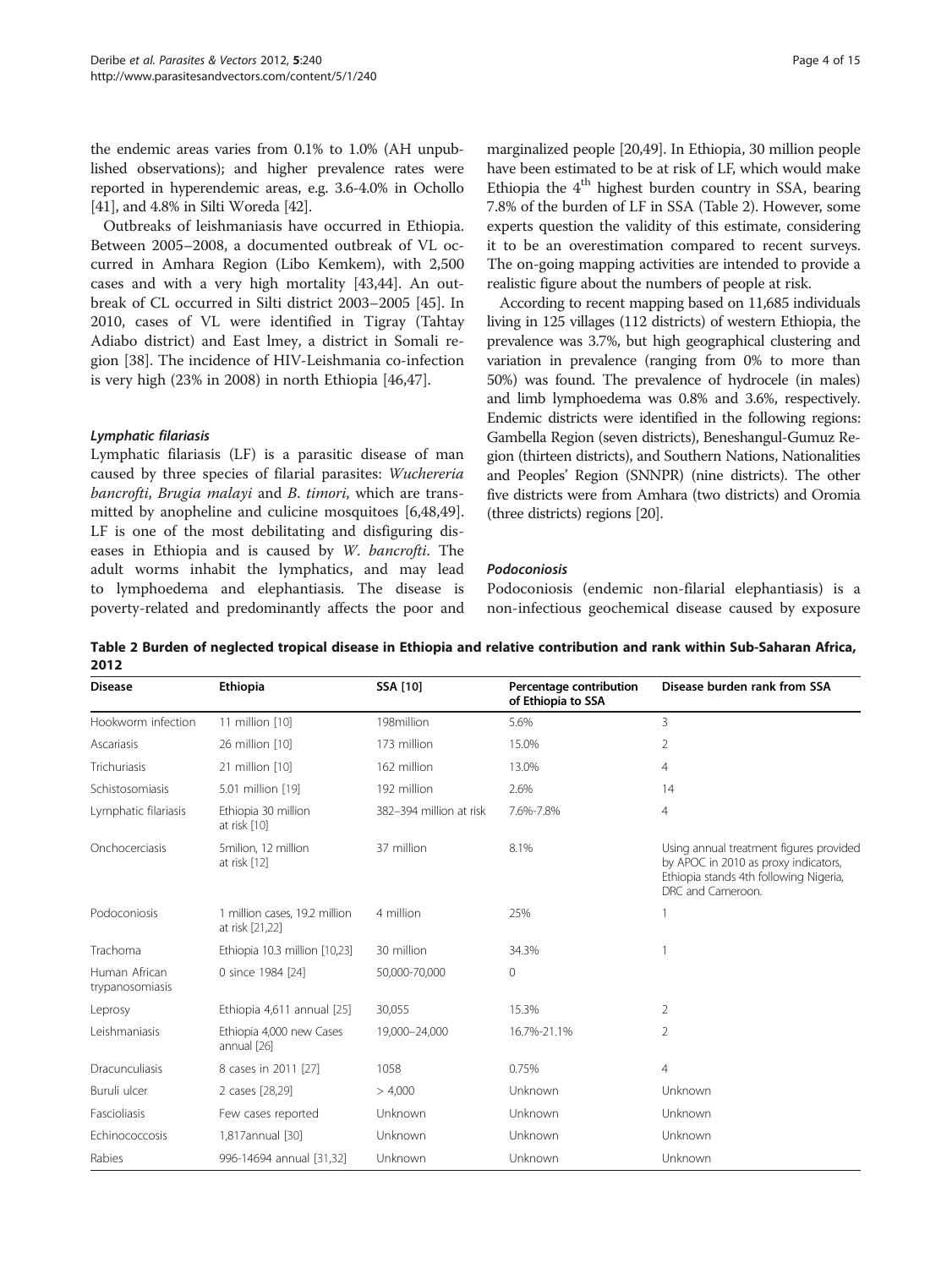of bare feet to red clay soil derived from volcanic rocks. Ethiopia is estimated to bear one fourth (25%) of the global burden of podoconiosis, with up to 1 million cases of podoconiosis existing in Ethiopia [\[21,22,50](#page-13-0)]. The disease occurs in highland red clay soil areas, mainly among poor, barefoot agricultural communities, who do not wear protective shoes. In endemic areas of Ethiopia, the prevalence of podoconiosis is high – 9.1% in Illubabor Zone, Oromia Region [\[51](#page-13-0)]. The socioeconomic impact of the disease is high: of 10 patients, seven to nine tend to belong to the economically active age group population, and podoconiosis is estimated to result in a loss of USD 1.6 million per year in one zone of 1.6 million people alone, suggesting that at national level, the economic losses due to podoconiosis may be higher than USD 200 million per year [[22](#page-13-0)]. Podoconiosis is also one of the most stigmatizing diseases in endemic areas. The disease leads to social exclusion of individuals and their families [\[52\]](#page-14-0).

### Trachoma

Trachoma, caused by Chlamydia trachomatis (an obligate intracellular bacterium), is the leading infectious cause of blindness worldwide [[53\]](#page-14-0).

The national blindness, low vision and trachoma survey conducted in Ethiopia in 2005/6 suggests that Ethiopia is the most trachoma-affected country in the world. The entire rural population of approximately 65 million people is at risk of blinding trachoma. It was estimated that in 2008, there were 9.84 million children with clinical signs of active disease and 1.36 million adults with trachomatous trichiasis. In the same study, projections suggested that in 2008 a total of 1,143,151 people were blind from avoidable causes, of which trachoma accounted for 11.5%. Provided appropriate interventions are in place, about 90% of all blindness in the country is avoidable [\[23](#page-13-0),[54\]](#page-14-0). The prevalence of blindness in Ethiopia is thought to be the highest in the world. After cataract, the preventable bacterial infection trachoma was the secondleading cause of blindness in Ethiopia. There are 10 million individuals with active trachoma in the country placing the vast majority of the population at risk. The prevalence of active trachoma was 40.1% among children 1–9 years old [\[54,55](#page-14-0)]. Ethiopia ranks first in the list of high burden SSA countries and bears 34.5% of the trachoma burden in the region. Ethiopia is one of the five countries including Guinea, India, Nigeria and Sudan bearing half of the global burden of active trachoma [[1\]](#page-12-0).

Trachoma is widely distributed in Ethiopia, with six regions bearing high burdens namely Amhara, Oromia, SNNPR, Tigray, Somali and Gambella regions [[55\]](#page-14-0).

#### **Onchocerciasis**

Onchocerciasis, also known as river blindness, is caused by a nematode filarial worm, Onchocerca volvulus that causes blindness and debilitating skin lesions [[56\]](#page-14-0).

The existence of onchocerciasis in Ethiopia has been known since 1939 as a result of investigation by Italians in south-western Ethiopia [\[57\]](#page-14-0). In Ethiopia, 5 million are estimated to be infected, with a further 12 million at risk from this disease [\[12,](#page-13-0)[58,59\]](#page-14-0). The recent REMO mapping activity estimated that 5.2 million people are living in hyper- or meso-endemic areas [[60](#page-14-0)]. Prevalence of onchocerciasis varies from place to place, from 84% in western endemic areas [[61](#page-14-0)], to 19.5% in the northwest [[19](#page-13-0)].

Onchocerciasis in Ethiopia is confined to the western part of the country, despite the presence of the vector in the other parts of the country. APOC-sponsored, nation-wide Rapid Epidemiological Mapping of Onchocerciasis (REMO) was first conducted in 1998. As a result, onchocerciasis was found to be prevalent in the North Gondar zone (Amhara Region), in Metekel and Assosa zones (Benishangul Region), Agnua and Mezhenger zones (Gambella region), in Illubabor, Jimma, East and West Welega zones (Oromia region), and in north Omo, South Omo, Kaffa Sheka and Bench-Maji zones (SNNPR [\[61\]](#page-14-0). In 1999 the National Onchocerciasis Control Program was established. The National Onchocerciasis Task Force (NOTF) was established in 2000 and the first CDTI project was launched in Kaffa-Sheka Zone in the same year. REMO refinement surveys were conducted in 2001, 2004 and 2011 [\[62\]](#page-14-0).

#### Leprosy

In 2010, Ethiopia was one of the 17 countries reporting 1000 or more new cases per annum. Between 2004 and 2010, 4000–4500 new cases were diagnosed at health facilities annually. Ethiopia is the second highest burden country in SSA, after the Democratic Republic of Congo [[25](#page-13-0)[,63\]](#page-14-0). However, according to WHO, Ethiopia reached the leprosy elimination target of 1 case/10,000 population in 1999, and since then, the incidence has not changed appreciably [\[64\]](#page-14-0). As in other endemic countries, about 5,000 new cases are detected yearly and over 30,000 people are living with permanent leprosy-related disability. In 2002, clusters of endemicity with prevalence rates higher than the elimination target were recorded in four of the 14 administrative regions in the country [[64](#page-14-0)]. In 2010, the total number of leprosy patients registered in the country was 5,303, and of these, 4,430 were new cases. Of the registered new cases, 1,308 were female and 331 children. In the same year, 357 relapse cases were registered [\[63\]](#page-14-0).

Ethiopia ranked 7th among the 18 countries that report 93% of all new cases detected globally in 2009, although prevalence dropped from 5081 to 4516, the average number of new cases remained constant at around a mean of 4524 (range 4153–4940) between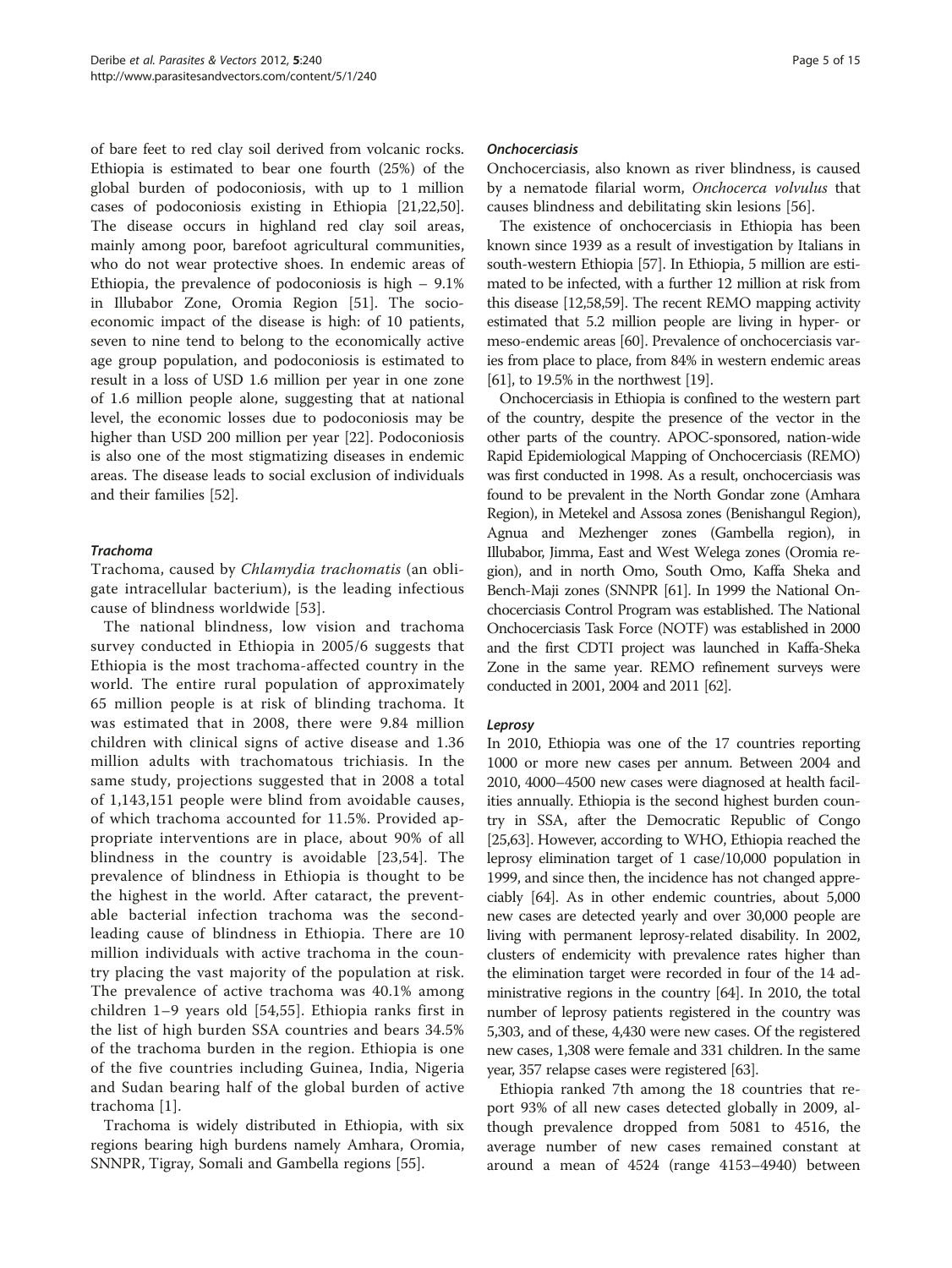2001–2011 (Figure 2). This translated to a drop in national case notification rate of 0.8/10,000 to 0.6/10,000. A 7.8% proportion of children under 15 and prevalence of 9.8% grade II disability rate among those newly diagnosed suggests an unknown magnitude of hidden cases. Regional variation in case notification rate varied between 0.16/10,000 in SNNPR (which nevertheless had a grade II disability rate of 45%) to 0.76/10,000 in Oromia [\[65](#page-14-0)].

#### Rabies

Rabies is an important neglected zoonotic disease. Annually 996–14,694 cases of human rabies are estimated to occur in Ethiopia [\[31,32\]](#page-13-0), mostly acquired through dog bites [[66](#page-14-0)-[68\]](#page-14-0). According to a study in and around Addis Ababa, 92% of humans who received postexposure anti-rabies treatment had been bitten by dogs. In Africa, the highest recorded number of human deaths due to rabies for the year 1998 was 43, reported from Ethiopia [[69\]](#page-14-0). Most cases of fatal rabies occur among children in Ethiopia [\[69](#page-14-0)]. Almost all of these deaths are preventable through prompt medical attention comprising wound cleaning and post-exposure prophylaxis with rabies vaccine. Often all had attempted some form of herbal remedies by traditional healers before presenting to health facilities [\[69](#page-14-0)]. There has been no apparent decline in the number of recorded human rabies cases over 20 years [\[69,70\]](#page-14-0).

### Dracunculiasis (guinea worm)

Dracunculiasis is caused by the parasitic filarial worm Dracunculus medinensis, the largest of all the filarial worms (nematodes) affecting human [\[71,72](#page-14-0)]. Dracunculiasis used to be a formidable public health problem, mainly in terms of morbidity, incapacity and suffering of those affected. About 50% of cases suffer from secondary infections and become severely incapacitated [\[73\]](#page-14-0).

In Ethiopia a case of dracunculiasis was reported first in 1969 [\[74\]](#page-14-0). Geographically, the disease was prevalent in Gambella region and South Omo (SNNPR). The eradication program in Ethiopia stated in 1990, and has reduced the number of cases from 1,252 in 1994 to only 8 in 2011 (Figure [3\)](#page-6-0) [[27](#page-13-0),[75](#page-14-0),[76](#page-14-0)]. Ethiopia is one of the four countries that reported dracunculiasis in 2011. The key challenge to achieving complete interruption of transmission is the very frequent migration and interaction of the people along the Ethio-Sudan border and very high likelihood of cross-border cases from South Sudan.

#### Other NTDs in Ethiopia

Human African trypanosomiasis has previously been reported in Ethiopia. The geographical distribution was in Gambella, with sporadic cases reported from Gamo Gofa, Keffa and Wellega. Since 1984 there have been no cases reported to WHO [[24,](#page-13-0)[75,77\]](#page-14-0).

Echinococcosis is a zoonotic disease caused by four species of *Echinococcus: E. granulosus* (causing cystic or unilocular echinococcosis); E. multilocularis, E. vogeli and E. oligarthrus (species causing polycystic or alveolar echinococcosis). In Ethiopia, humans become infected accidentally with E. granulosus through contact with dog's feces [\[75](#page-14-0)]. In a review of 36,402 patients admitted for ultrasound examination, an incidence of 2.3 cases per 100,000 per year was estimated [\[30\]](#page-13-0).

Buruli ulcer is caused by infection with Mycobacterium ulcerans. In Ethiopia, only 2 cases were reported [[28](#page-13-0),[29](#page-13-0)] from Arbaminch Zuria district. Ethiopia is not in the list of thirteen countries listed as endemic for Buruli ulcer in the African region.

# Current status of control and elimination of neglected tropical diseases in Ethiopia

## **Onchocerciasis**

Although onchocerciasis was reported as early as 1939, part of the country was recognized to be endemic only in the

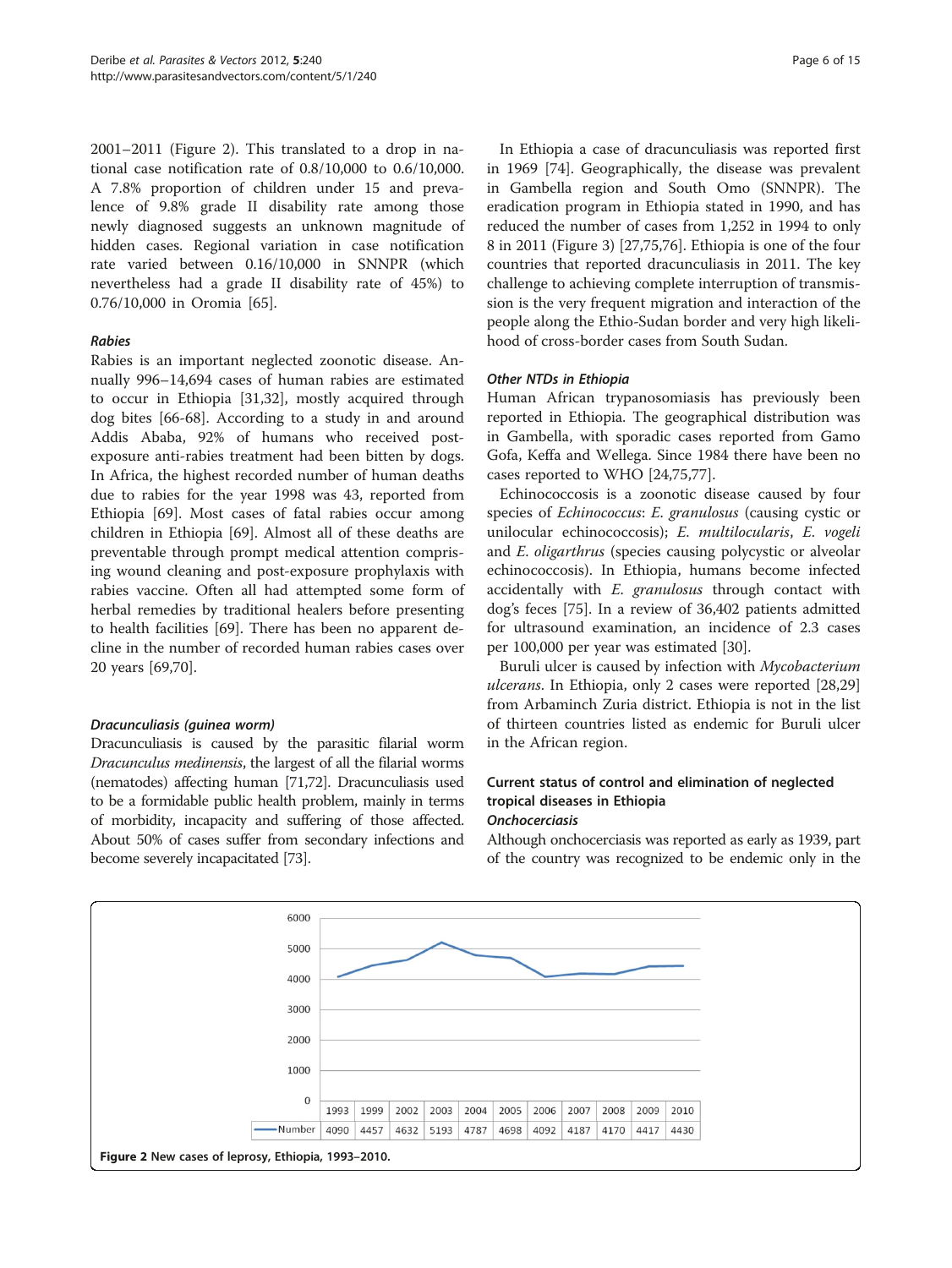<span id="page-6-0"></span>

1970s [\[57\]](#page-14-0). The first national plan to fight onchocerciasis was developed in 1999. In 2000, the National Onchocerciasis Task Force was established by Ethiopia's Ministry of Health with a mission to: mobilize and educate onchocerciasis-endemic communities; coordinate Mectizan<sup>®</sup> tablet procurement (donated by Merck) and distribution; and coordinate all partners in the program [[57,62](#page-14-0)]. The Carter Center, Light for the World and the African Program for Onchocerciasis Control (APOC) play a critical role in supporting the Mectizan distribution program in these areas. The program went on to expand into other areas, doubling treatments each year until reaching scale in 2004. Treating more than 4 million annually, the program's geographic coverage reached 99.2% and sustained therapeutic coverage of 77.4% (Table 3) [[60](#page-14-0)].

### Trachoma

Ethiopia has a two-phase national five year Strategic Plan for eye care. Since 2000, Ethiopia has been implementing

the World Health Organization-approved SAFE strategy for trachoma control — surgeries, antibiotics, face and hand washing and environmental hygiene. Through The Carter Center alone, using what is known as the MalTra-Week Strategy (combining malaria case detection and treatment with mass azithromycin distribution) more than 14.7 million people received azithromycin in 2010 [[62](#page-14-0)]. In 2011, a total of 17.7 million people were treated with azithromycin in 195 districts. Over the past few years, annually about 60 – 90,000 cases of trichiasis have received TT surgery (FMOH, unpublished annual reports). Hygiene education and latrine promotion has been implemented nationwide through the health extension program. As a result, it was confirmed by DHS 2011 that individual latrine coverage (ownership and utilization) has reached 45% for rural households [\[78\]](#page-14-0).

A number of clinical trials and pieces of operational research have been conducted over several years, to guide effective implementation of interventions for the eventual

Table 3 Onchocerciasis treatment in CDTI zones in 2010 in Ethiopia [\[62\]](#page-14-0)

| <b>CDTI Zone</b> | <b>Ultimate treatment</b><br>goal | <b>Total population</b> | Population<br>treated 2010 | % Ultimate<br>treatment goal | <b>Percent total</b><br>population treated |
|------------------|-----------------------------------|-------------------------|----------------------------|------------------------------|--------------------------------------------|
| Kaffa            | 840,886                           | 1001,055                | 784,716                    | 93                           | 78                                         |
| Sheka            | 180,053                           | 214,349                 | 177.540                    | 99                           | 83                                         |
| Bench Maji       | 579,848                           | 690,295                 | 543,038                    | 94                           | 79                                         |
| North Gondar     | 238,369                           | 283,773                 | 215,632                    | 90                           | 76                                         |
| <b>Illubabor</b> | 648,750                           | 772,321                 | 639,544                    | 99                           | 83                                         |
| Jimma            | 765,511                           | 911,323                 | 743,218                    | 97                           | 82                                         |
| Metekel          | 127,079                           | 151,284                 | 121,072                    | 95                           | 80                                         |
| Gambella         | 84,611                            | 101.013                 | 73,435                     | 87                           | 73                                         |
| Total            | 3,465,107                         | 4,125,413               | 3,298,195                  | 95                           | 80                                         |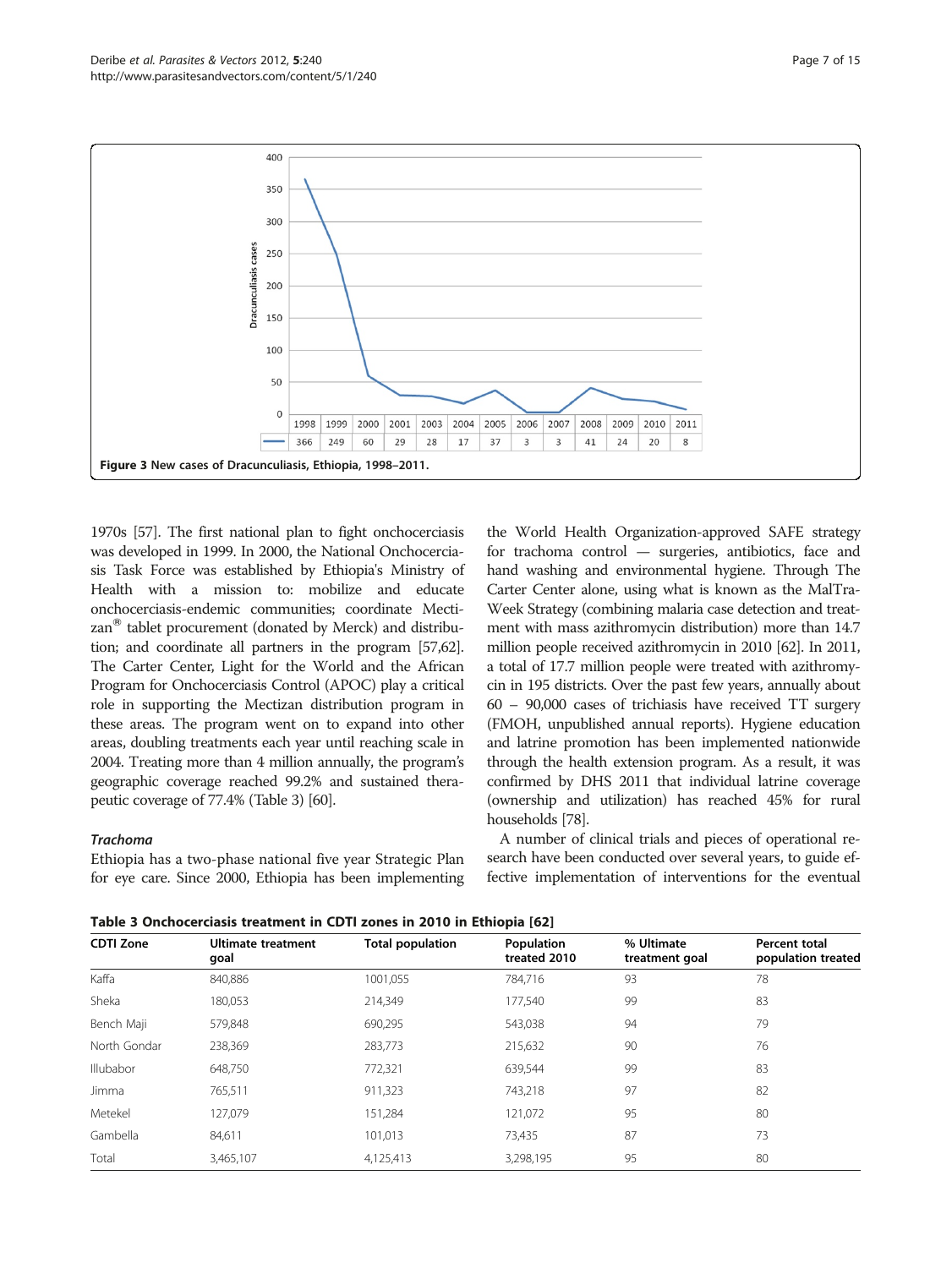control and elimination of trachoma in Ethiopia. A PubMed search indicated that a total of 86 trachoma research papers from Ethiopia have been published in local and international journals since 2001.

#### Dracunculiasis

The Ethiopian Ministry of Health established the National Dracunculiasis Eradication Program in 1993, and launched a village-by-village nationwide search during which 1,120 cases were found in 99 villages in the southwest part of the country [\[57,75\]](#page-14-0). Transmission of Guinea worm disease in the Southern Nations, Nationalities and Peoples Region (SNNPR) was interrupted in 2001 [\[75\]](#page-14-0). In 2007, Ethiopia reached a milestone by reporting zero indigenous cases for more than 12 consecutive months. Unfortunately, transmission of the disease resumed in 2008 when the country reported 41 indigenous cases [[75](#page-14-0)]. The unexpected resurgence of Guinea worm disease in Gambella Region during 2008 demonstrates the constant need for vigilance in eradication efforts. Ethiopia reported 8 cases of dracunculiasis in 2011, including two cases imported from South Sudan [[27](#page-13-0)]. In addition to the active case finding program, it is vital to enhance behavioral change and mobilize communities to prevent contamination of sources of drinking water. A cash reward system for case detection and reporting was found to be very helpful in facilitating effective surveillance and case containment activities.

### Lymphatic filariasis

In 2009, with the support from The Carter Center, the Ethiopian Ministry of Health launched a LF elimination program in five districts of Gambella Region. The program reached 84% of its target by providing annual MDA of a single dose of ivermectin and albendazole to a target of almost 100,000 people. Recent LF mapping has identified new endemic districts in other regions indicating the need for expansion of the program to these places [[20,](#page-13-0)[62\]](#page-14-0). Integration must take into account both treatment goals and target group [[79\]](#page-14-0). Currently there are other initiatives to establish sentinel sites and expand the treatment program.

### Podoconiosis

Community-based lymphoedema management for podoconiosis was started in 1998 in Ethiopia by a nongovernment organization in Wolaita. The treatment appears to be effective, and patients show improvement after an average of three months treatment [[79\]](#page-14-0), though rigorous controlled assessment of this treatment is still necessary. The treatment includes foot hygiene, bandaging and elevation. Currently it is being run in three Regions of Ethiopia [[80,81\]](#page-14-0). Although the implementation is still at small scale, it is attracting the attention of health care providers and health authorities for future possible integration into the national health system.

#### Soil transmitted helminths

Ethiopia launched an Enhanced Outreach Strategy (EOS) in 2004; one of the objectives of the initiative was to deworm 2–5 year old children every six months. The strategy was implemented in every district in the country except Addis Ababa and by 2009; the program had reached more than 11 million children in 624 districts. Every six months, with UNICEF support, Regional Health Bureaus organize the EOS. Each district has one EOS team per sub-district, composed of one health worker and one HEW who mobilize the community to come to the nearest health post on a specific day, the EOS day, when the EOS team deworms all children under five years and distributes vitamin A supplements. In many instances, the Regional Health Bureaus use this opportunity to deliver other essential services, such as measles vaccination, tetanus vaccination, mosquito net distribution, HIV/AIDS prevention, or iodine capsule distribution [\[82](#page-14-0)].

#### Schistosomiasis

Although Ethiopia is highly endemic for schistosomiasis, control of this disease is still in its infancy, and no recent mapping of schistosomiasis has taken place [\[83](#page-14-0)]. At a stakeholders meeting convened in July 2012 by the Schistosomiasis Control Initiative and the Ministry of Health, nationwide mapping of schistosomiasis integrated with mapping of other NTDs was planned for 2013, and strategies to expand MDA on the basis of the mapping outlined.

#### Leishmaniasis

In 2006, a leishmaniasis control program that included mandatory notification was established. Although patients are not required to pay for VL drugs and rK39 tests, other tests are not free of charge. It is estimated that treatment of VL patients usually requires a high cost to complete a full course of antimony-based treatments [[26](#page-13-0)], and many are too poor to pay for these services. There are no vector control programs in place specifically for leishmaniasis, and bed net distribution and insecticide spraying take place in the context of malaria control [\[26,38,39](#page-13-0)]. A national Leishmaniasis control guideline has been developed. A geographic information system (GIS)-based risk mapping of leishmaniasis is being completed for the country and treatment guidelines for cutaneous leishmaniasis have been developed through an international consultation process organized by the FMoH in collaboration with the Armauer Hansen Research Institute (AHRI) and the World Health Organization (Proceedings available at AHRI).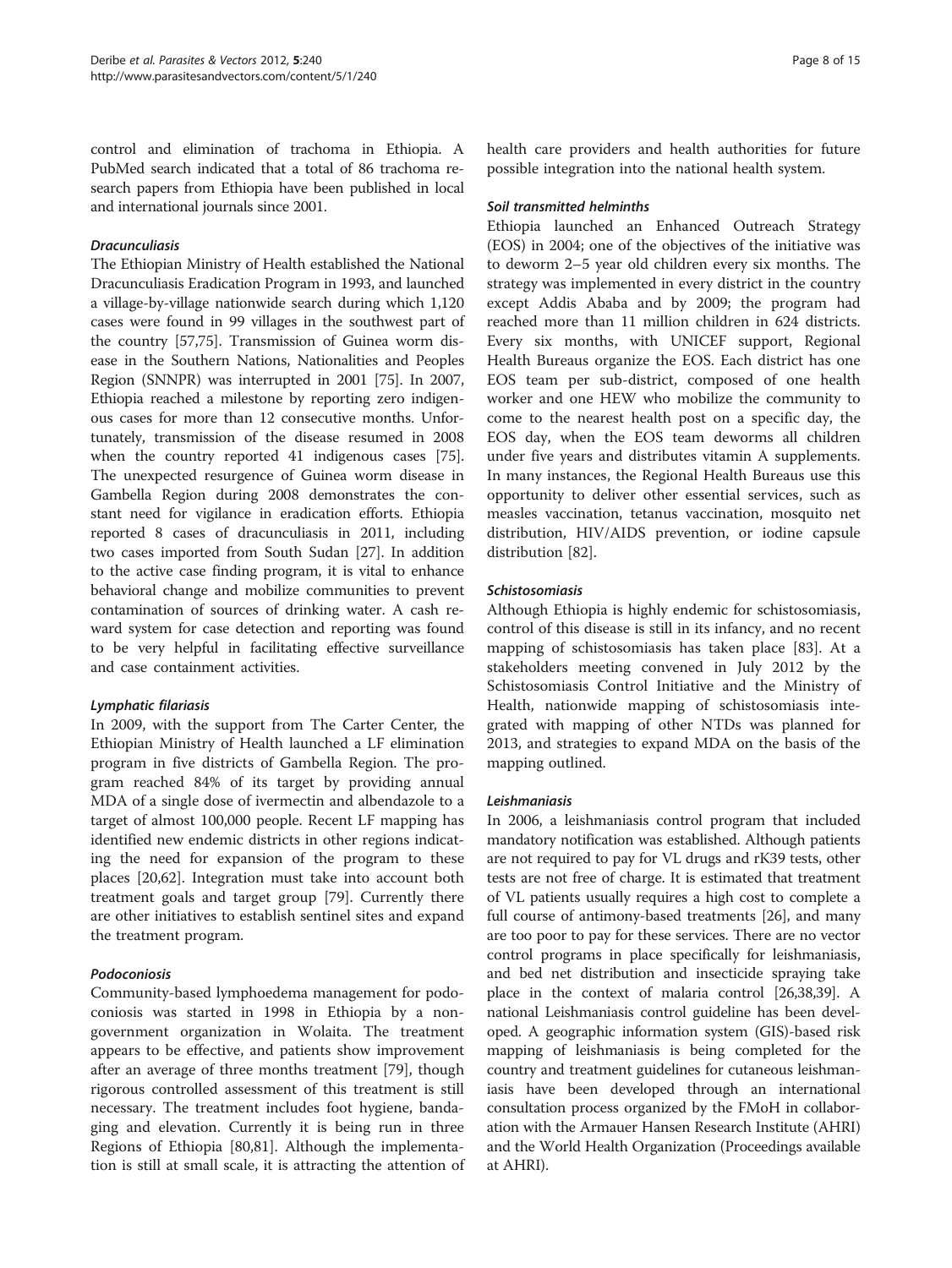#### Leprosy

An organized leprosy control program was established within the Ministry of Health in 1956 with a detailed policy issued in 1969 operating as a vertical program. Multiple Drug Therapy (MDT) was implemented in 1983 leading to relatively rapid reduction in prevalence of leprosy. In 1994, leprosy was combined with tuberculosis under a joint control programme. By 2001, the leprosy component had been fully integrated into the general health services [\[65](#page-14-0)].

The FMoH is pursuing an Enhanced Global Strategy of integration with the general health service, reaching undeserved communities and effective partnership to reduce the rate of new cases with Grade II disabilities by at least 35% by the end of 2015, compared to the baseline at the end of 2010 in line with the HSDP target of reducing Grade II disability to 1% by 2015 [\[65\]](#page-14-0).

Ethiopia achieved the leprosy elimination target of 1 case/10,000 population in 1999. The leprosy control program has been integrated with the tuberculosis control program within the national health system. Diagnosis and treatment services are provided free of charge for patients in every health center. In addition, rehabilitation services are provided for patients [[63,64\]](#page-14-0). Early case detection remains a critical challenge. Specialized Leprosy expertise at the central level has been depleted over the last few years because of the shift of funding to tuberculosis and other diseases and resulting drift in brain flow.

#### Other neglected tropical diseases

In Ethiopia there have been no reported cases of HAT since 1984 [[24](#page-13-0)]. No national program for control of rabies exists, although a national rabies survey is underway and there are sporadic initiatives to vaccinate dogs and provide post exposure vaccination free of charge. There is currently no detailed information about the extent of Buruli ulcer, echinococcosis and fascioliasis.

### **Discussion**

This review indicates that Neglected Tropical Diseases are significant public health problems in Ethiopia. Compared to other countries in sub-Saharan Africa, Ethiopia bears a significant burden of many of these diseases. However, disease burden estimations are based on limited and often old data. From the analysis reported here, Ethiopia stands out as having the third largest total number of NTD cases following Nigeria and DRC. Ethiopia is estimated to have the highest burden of trachoma, podoconiosis and cutaneous leishmaniasis in SSA, the second highest burden of ascariasis, leprosy and visceral leishmaniasis, and the third highest burden of hookworm. Infections such as schistosomiasis, trichuriasis, LF and rabies are also common, yet despite these high burden infections, the control of most NTDs in Ethiopia is very limited.

Understanding which geographical areas require intervention is fundamental for cost-effective disease control [[79,84,85](#page-14-0)]. Mapping of diseases should be preceded by review of existing data and followed by collection of data for those areas lacking this information. The most recent Rapid Epidemiological Mapping of Onchocerciasis identified new foci of transmission (meso and hyper endemic communities) that require mass treatment with Ivermectin [\[62](#page-14-0)], as well as areas to be refined before final decisions over inclusion or exclusion from treatment. Similarly, the western part of Ethiopia was mapped for Lymphatic Filariasis [\[20\]](#page-13-0) and identified new transmission foci of LF beyond the previous altitude limits of transmission. Further mapping is therefore necessary to build a complete picture of the geographical distribution of LF in Ethiopia. Spatial analysis of a map compiling historical and recent data on podoconiosis distribution [\[86\]](#page-14-0) indicated the presence of large scale spatial trends in the distribution of podoconiosis [Deribe K, Brooker SJ, Pullan RL, Davey G: Spatial distribution of Podoconiosis in Ethiopia: Results from historical maps and their implication on contemporary disease control.; unpublished], but generated insufficient evidence to classify areas as endemic or non-endemic for podoconiosis. Collection of data for mapping of podoconiosis will improve understanding of the spatial distribution of podoconiosis and ecological factors determining this distribution. Experiences from Uganda [[79,87](#page-14-0)], Togo [\[88\]](#page-14-0) and South Sudan [[89\]](#page-14-0) indicate the possibility of integrated disease mapping [\[90\]](#page-14-0). Togo and South Sudan conducted integrated mapping of STH, LF, trachoma, schistosomiasis, and onchocerciasis. These surveys were found to be cost-effective [\[89\]](#page-14-0), with commendable epidemiological rigor. Such integrated disease mapping will have implications both in efficient resource utilization and integrated disease control. For example, integrated mapping of LF and podoconiosis is possible: the large scale autocorrelation of podoconiosis [Deribe K, Brooker SJ, Pullan RL, Davey G: Spatial distribution of Podoconiosis in Ethiopia: Results from historical maps and their implication on contemporary disease control.; unpublished] suggests that sample sizes designed for LF will be more than adequate to capture the spatial distribution of podoconiosis. Second, diagnosis of LF needs exclusion of podoconiosis and vice versa, hence integrating the mapping of these two diseases will bring benefits in terms of reduced costs.

In Ethiopia, the nationwide blindness and trachoma prevalence survey conducted in 2006 [[54\]](#page-14-0) was followed by implementation of a five year strategic plan. To monitor the progress of this plan and identify areas that require further intervention, it will be necessary to update the trachoma map. Experience from Ethiopia has shown the feasibility of integrating trachoma surveys with malaria surveys, resulting in reduced costs, although some logistical challenges may arise [\[91](#page-14-0)].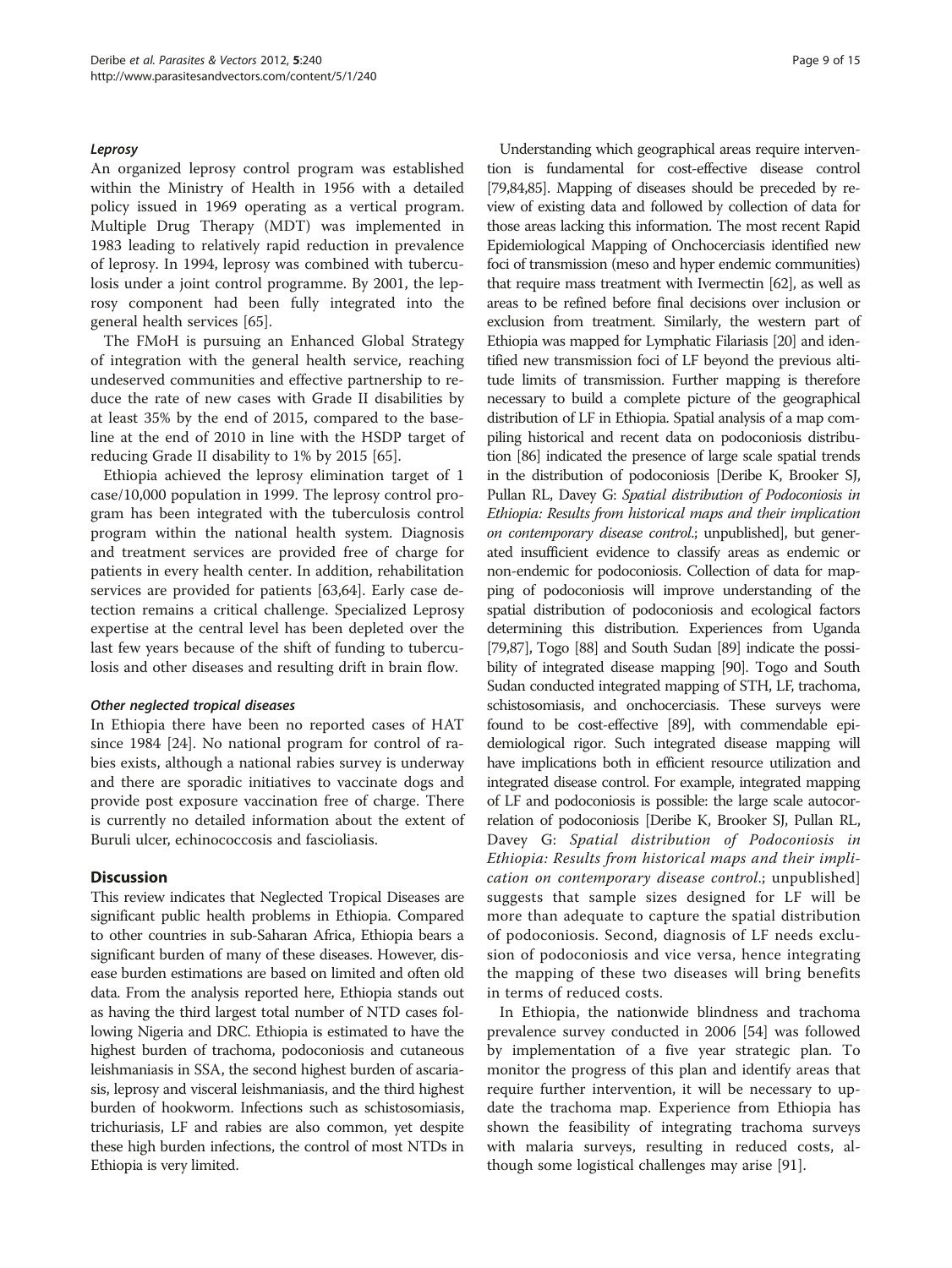It is not always mandatory to conduct surveys for mapping. Historical data modeled for environmental and demographic changes may be used for mapping the spatial distribution of disease and identifying populations at risk. For example in Kenya [\[92](#page-14-0)], historical and contemporary survey data were used to guide disease control. In Ethiopia many surveys have been conducted on soil-transmitted helminth (STH) infections and schistosomiasis [\[11,37](#page-13-0)], and these might be used to identify high risk areas for prioritization and generate maps for initiating interventions, as appropriate.

Traditional efforts to treat and prevent NTDs through vertical programs are often costly, and the integration of program components has the potential to cut the costs of NTD programs [[93-97\]](#page-14-0). Because NTDs tend to overlap in geographic areas (Figure 4), it is logical to attempt an integrated approach to NTD control [[93\]](#page-14-0). Since 2004, there has been greater advocacy for the integrated control of NTDs [[94\]](#page-14-0). In Ethiopia there are geographical overlaps among NTDs, for example, according to the recent mapping of LF in Ethiopia [[20\]](#page-13-0), overlap between LF and onchocerciasis occurs in considerable geographical areas in the southwest of the country. Out of 34 LF endemic districts, 20 were also endemic for onchocerciasis. The existence of a well-established onchocerciasis control program in Ethiopia suggests that integration of other NTDs into this program might successfully build on the existing networks of community based drug distributors (CDDs). In addition, a successful trachoma prevention and treatment program exists, into which MDA and deworming campaigns might be integrated. One practical example is the integration of trachoma services into the existing onchocerciasis control program through Community Drug Distributors in North Gondar. In most of the Community Directed Treatment with Ivermectin (CDTI) areas, the malaria program is integrated into the daily activities of CDDs. Malaria prevention activities are now included in the integrated CDD training course. CDDs are trained to record the number and condition of long lasting insecticidal nets (LLIN) [\[62\]](#page-14-0). Prevention efforts such as shoe wearing for podoconiosis may also help in prevention of chronic larva migrans and snakebite, so health promotion emphasizing the multiple benefits of shoe wearing may be valuable.

The high prevalence of HIV-leishmaniasis co-infection in Ethiopia [[45,46\]](#page-13-0) brings an opportunity to integrate VL treatment and care with existing HIV treatment and care. While providing leishmaniasis patients with the option for HIV counseling and testing, screening of HIV positive individuals for leishmaniasis in endemic areas may avoid missed diagnoses. Hotez and colleagues [[98](#page-14-0)] argue that the integration of NTD control may accelerate reductions in the prevalence or severity of HIV/AIDS, tuberculosis, and malaria.

Integration of NTD control into the existing health system is also another important issue. The integration of NTD control into the heath system will help ensure the

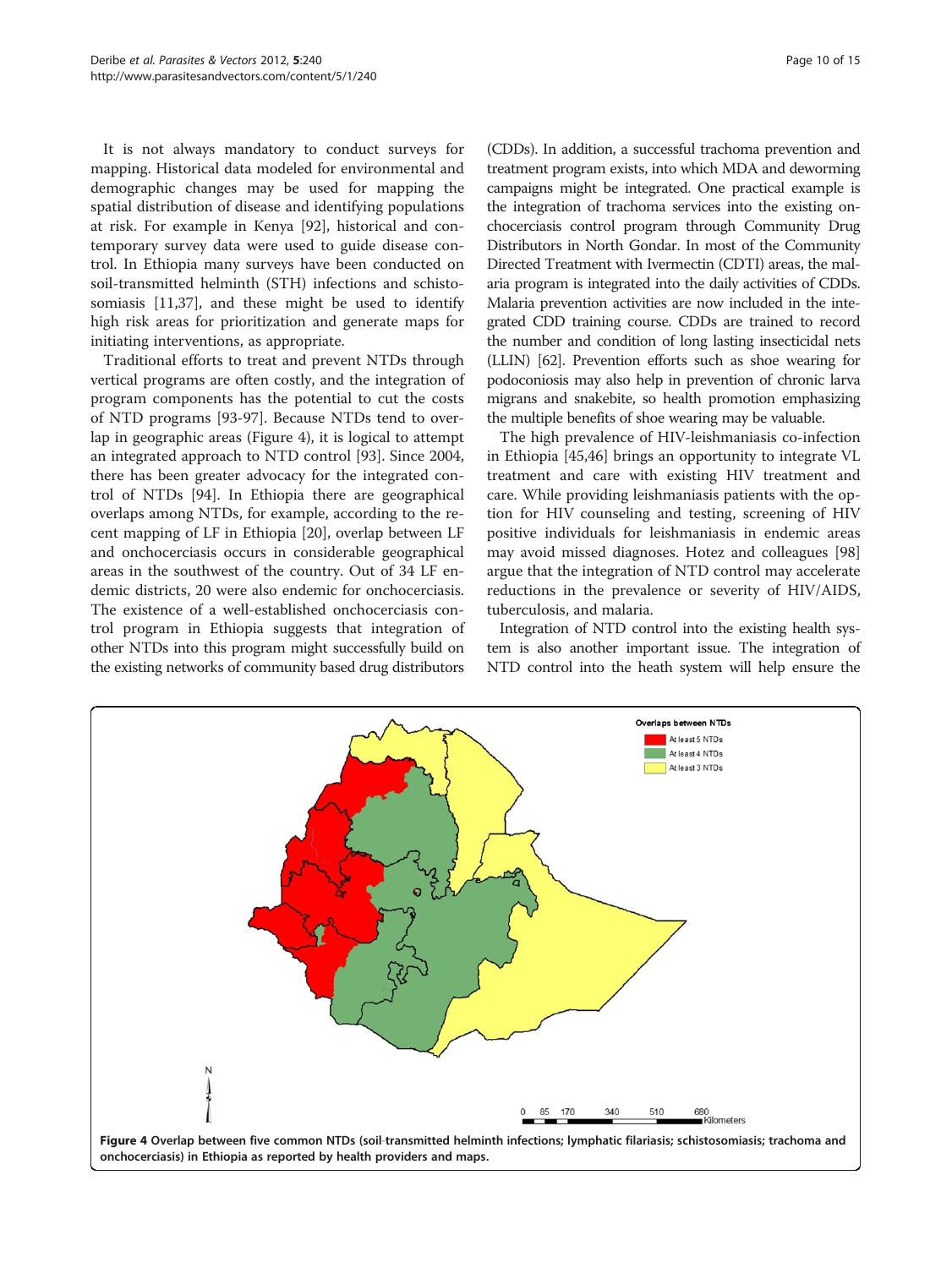sustainability of programs by sharing resources with better resourced control programs such as HIV/AIDS, tuberculosis and malaria [\[99](#page-14-0)]. In Ethiopia the control of NTDs is coordinated by a focal person in the Federal Ministry of Health, and the existence of more than 38,000 trained Health Extension Workers (female salaried health workers) offers great opportunities for integrated NTD control. Two health extension workers are located in each kebele (the lowest administrative unit, consisting of approximately 1000 households). Possible areas of integration might include MDA, health education and hygiene promotion.

Health education is the principal component of most of the control and elimination programs. The target audiences of messages concerning NTDs are similar people, therefore identification of standard messages and production of materials which address multiple NTDs should be considered to harmonize the key NTD messages. Qualitative assessments and socio-cultural studies of knowledge, attitude and practice of endemic communities with respect to NTDs must be utilized in the development of key educational messages.

The other important area for integration is monitoring and evaluation of control and elimination activities. The current Health Management Information System (HMIS) in Ethiopia captures only a few of the NTDs, and unless this is rectified so that routine data on NTDs are collected via the health system, costly and inefficient surveys will be necessary to monitor NTD programs. Data collected via the HMIS could in the future benefit district offices as they monitor their own activities and make decisions at local level. It is anticipated that the National Master Plan for Integrated Control of NTDs 2012–2015 will outline a more precise road map for the implementation of integrated mapping and control of NTDs (Table [4](#page-11-0)).

# Conclusion

Most NTDs are highly prevalent in Ethiopia; resulting in enormous disease burdens compared even with other Sub-Saharan African countries. However, despite these high burdens of diseases, the control of most NTDs in Ethiopia is in its infancy, and mostly underfinanced.

The key to control of NTDs lies in understanding the geographical distribution of disease in a given country. At the time of this review, only a few NTDs have been adequately mapped in Ethiopia. This indicates the need for integrated mapping to better understand the distribution of particular diseases and areas of overlap for treatment and control. Resource mobilization for conducting integrated surveys should be prioritized. Once the mapping is completed and disease distribution is known, cost estimates for the control of common NTDs within Ethiopia will enable resource mobilization and guide donors and partners.

The development of a National Master Plan for Integrated Control of NTDs is a huge step forward. The

overarching goal: "to accelerate integrated control of NTDs in Ethiopia so that NTDs won't be public health problems by 2015" will require coordinated efforts among a range of partners. Operational research into an integrated approach for control of NTDs will also be vital. Financing the control of NTDs in Ethiopia will have huge implications not only for Ethiopia but also for the SSA region.

A national coordinating body of NTDs has been established, and several task forces for specific NTDs exist. Mapping of organizations working on NTDs and their disease interests and geographical coverage would benefit better coordination. Although national level coordination is a priority, regional level coordination should also be given emphasis.

National and international best practices in NTD control must guide the establishment and scale up of interventions. Drawing lessons from the successful and integrated programs for CDTI and trachoma control in Ethiopia is important. Strengthening the health system to respond to NTDs is critical; particularly training health providers prior to service and in-service to adequately treat the NTDs. Accessing diagnostic supplies and medicine for treatment are also important.

A three pronged roll-out package consisting of: laying the groundwork; rolling out an integrated program; and establishing effective management has been demonstrated to be effective in other settings [\[97](#page-14-0)], and would likely benefit Ethiopia if adopted.

### Disease specific recommendations

- Onchocerciasis: The CDTI strategy for the control of onchocerciasis has been very effective in reducing and, in some cases, halting transmission in known endemic foci as witnessed by APOC evaluation. Currently, the issue of moving from control to elimination of onchocerciasis in Ethiopia and elsewhere is under consideration by APOC and its partners. It will be crucial to conduct a complete independent review of the national control program and use findings to reorient the program and design elimination strategies. In addition to programmatic reviews, the evaluation should consider entomological, epidemiological and parasitological aspects of control interventions. As evidenced by the elimination programs in the Americas, the initiative is very demanding in terms of human, financial and logistical resources. Therefore, efforts must be made to secure full government commitment and approval before commencing to launching such highly demanding elimination projects.
- Trachoma: The current implementation of the full SAFE strategy for trachoma control is limited mainly to the Amhara region and some parts of SNNPR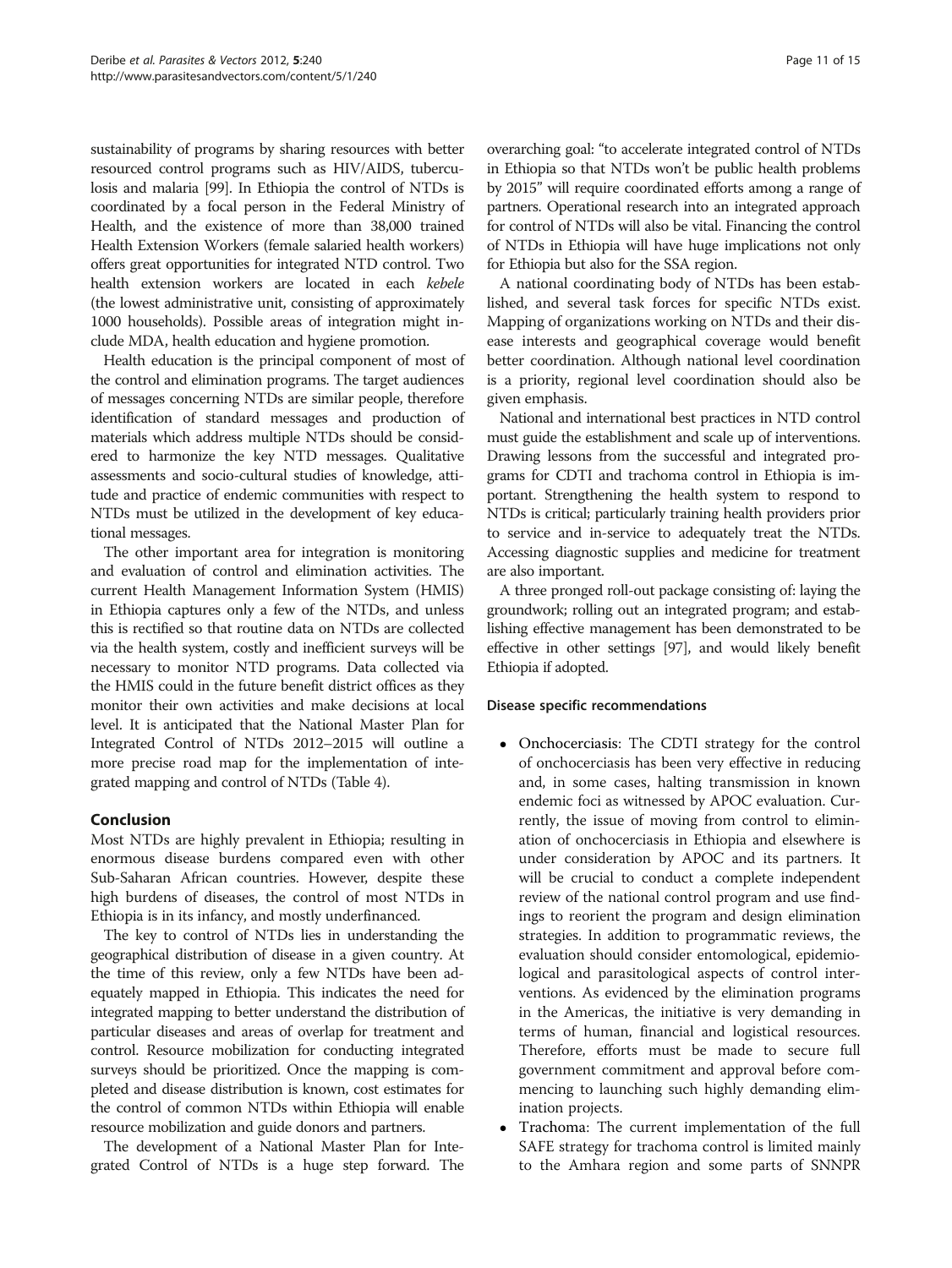| <b>Disease</b>                                                                  | <b>National Target</b>                                                                                              | WHO recommended control strategy                                                                                                                                                                                                             | <b>Status in Ethiopia</b>                                                                                                           |
|---------------------------------------------------------------------------------|---------------------------------------------------------------------------------------------------------------------|----------------------------------------------------------------------------------------------------------------------------------------------------------------------------------------------------------------------------------------------|-------------------------------------------------------------------------------------------------------------------------------------|
| Soil Transmitted Helminthes<br>(STH) (Hookworm, Ascariasis<br>and Trichuriasis) | To reduce morbidity due to STH<br>to a level where it is no longer of<br>public health significance.                | Annual mass treatment of school age children<br>and whole communities in high-prevalence<br>areas                                                                                                                                            | Deworming 2-5 year old children<br>every six months nationwide                                                                      |
| Schistosomiasis                                                                 | To reduce morbidity due to<br>schistosomiasis to a level where<br>it is no longer of public health<br>significance. | Annual mass treatment of school age children<br>and whole communities in high-prevalence<br>areas                                                                                                                                            | No active control program case<br>management and MDA in few places                                                                  |
| Lymphatic filariasis                                                            | To eliminate LF as a public health<br>problem by 2020                                                               | Annual MDA to treat the entire population<br>for a (currently undefined) period, to<br>interrupt transmission                                                                                                                                | Annual MDA in identified endemic<br>areas since 2009                                                                                |
| Onchocerciasis                                                                  | To eliminate onchocerciasis as a<br>public health problem by 2015                                                   | Vector control through spraying of larvicides<br>and annual CDTI                                                                                                                                                                             | CDTI since 2000                                                                                                                     |
| Podoconiosis                                                                    | To control podoconiosis in Ethiopia                                                                                 | Under development; includes community-<br>based treatment of cases consisting of foot<br>hygiene, use of shoes, wound care, etc.                                                                                                             | Community-based treatment of cases<br>consisting of foot hygiene, use of<br>shoes, wound care in few endemic<br>places              |
| Trachoma                                                                        | To eliminate blinding trachoma<br>through SAFE strategy by 2020                                                     | Surgery, antibiotic therapy, facial cleanliness<br>and environmental improvement (SAFE)<br>strategy                                                                                                                                          | Surgery, antibiotic therapy, facial<br>cleanliness and environmental<br>improvement (SAFE) strategy                                 |
| Human African<br>trypanosomiasis                                                | Cases were not reported since 1984                                                                                  | Case detection and treatment. Vector control<br>through spraying, traps and targets                                                                                                                                                          | None                                                                                                                                |
| Leprosy                                                                         | Eliminated from Ethiopia                                                                                            | Multidrug therapy                                                                                                                                                                                                                            | Multidrug therapy, reduce disability,<br>early case detection                                                                       |
| Leishmaniasis                                                                   | To control leishmaniasis in Ethiopia                                                                                | Case detection and treatment and personal<br>protection through use of mosquito nets                                                                                                                                                         | Case management in endemic areas                                                                                                    |
| Dracunculiasis                                                                  | Eradication of Guinea worm in<br>Ethiopia with certification by the<br>international commission by 2015             | Active case detection and containment,<br>provision of water supply, abate application<br>and use of cloth and pipe filters                                                                                                                  | Active case detection and containment,<br>provision of safe water supply, abate<br>application and use of cloth and pipe<br>filters |
| Buruli ulcer                                                                    | No target                                                                                                           | Case detection, treatment and surgery                                                                                                                                                                                                        | Case management                                                                                                                     |
| Echinococcosis                                                                  | No target                                                                                                           | Case detection and treatment, regular<br>deworming of dogs, providing health<br>information and inspecting meat.                                                                                                                             | Case management                                                                                                                     |
| Rabies                                                                          | No target                                                                                                           | Controlling rabies in both wild and domestic<br>animals; providing pre-exposure immunization<br>to humans at occupational risk of contracting<br>the disease; and on delivering post-exposure<br>prophylaxis to potentially exposed patients | Post-exposure prophylaxis to potentially<br>exposed patients.                                                                       |
| Fascioliasis                                                                    | No target                                                                                                           | Preventive chemotherapy and case detection<br>and treatment                                                                                                                                                                                  | Case management                                                                                                                     |

<span id="page-11-0"></span>Table 4 Summary of WHO recommended control strategies and their status in Ethiopia, 2012

and Oromia. If Ethiopia is poised to achieve the GET2020 targets, the program needs to scale up aggressively to all affected regions and most particularly in Oromia (where there is the 2nd highest burden of disease in the country). In order to clear the huge backlog of trichiasis, special surgical strategies should be designed in collaboration with the respective regional health bureaus and their partners/ donors.

 Dracunculiasis: The Ethiopian Dracunculiasis Eradication Program (EDEP) is working very hard to achieve complete interruption of GWD transmission by 2012. Due to the apparent risk of reintroduction of infection from South Sudan (which is the only neighboring endemic country), the program must stay

vigilant along the common borders to detect and contain cases as they occur. Heightening public awareness and publicizing the cash reward system to the whole country (using all available communication channels) should remain top priority for the national program. The National Certification Committee should continue to work closely with the program to ensure proper documentation of program interventions and preparation of a Country Report for the International Certification Commission.

 Leishmaniasis: Ethiopian Cutaneous Leishmaniasis, caused by the species Leishmania aethiopica, is a major health problem in the highlands (1400 - 1900m) of Ethiopia, and the cycle is maintained zoonotically by rock hyraxes. There are no sensitive laboratory-based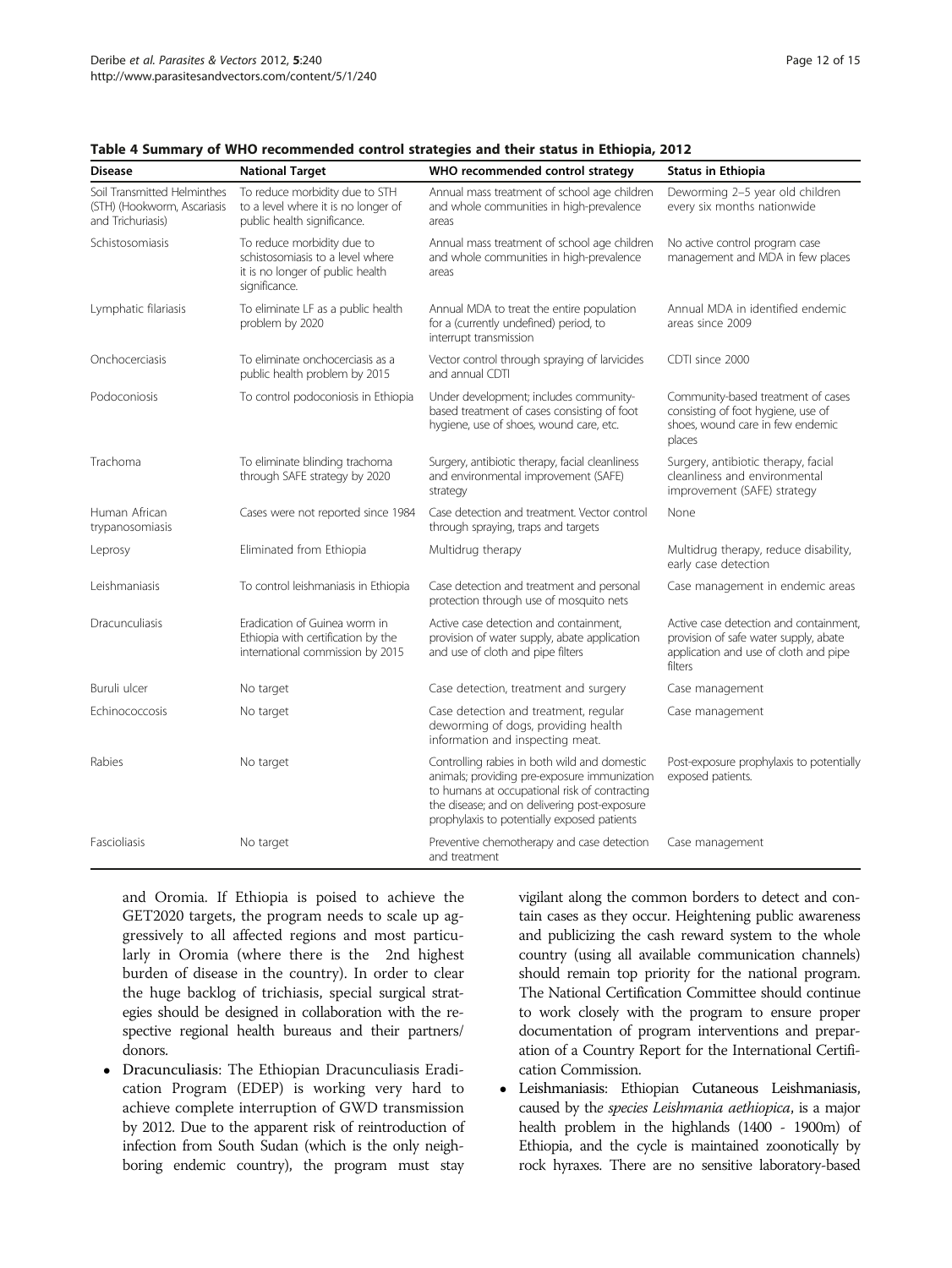<span id="page-12-0"></span>diagnostic tests, and treatments are variably effective. Thus case detection suffers from unavailability of simple and sensitive tests as well as absence of safe and effective treatments. New tools for diagnosis and effective treatments are needed. Epidemiological mapping is currently underway. Mapping the geographical distribution of sandfly vectors (P. longipes and P. pedifer) and rock hyraxes (Procavia capensis and Heterohyrax brucei) will complement efforts to map the disease. The integration of cutaneous leishmaniasis into the mapping and control efforts of other NTDs will be a challenge, and caution is needed so as not to undermine leishmaniasis control efforts.

- Visceral leishmaniasis, which largely occurs in the Ethiopian lowlands including the rift valley regions, is co-endemic with malaria. There is no evidence of overlap with onchocerciasis and LF. Co-infection with HIV in north Ethiopia and among specific risk groups (migrant workers and military personnel) is an issue that deserves public health intervention. The treatment of HIV co-infected patients remains a challenge. Effective treatments for achieving initial cure and secondary prophylaxis for prevention of relapses are needed. The availability of rapid diagnostic tests, e.g. rk39 dipsticks, has offered the opportunity for enhanced VL case detection. Nonetheless, treatments for VL remain prohibitively expensive. Attempts to shorten the duration of treatment from the current 4 weeks (antimony-based treatments) or 17 days (paromomycin and antimony combinations) to less than 10 days need to be strengthened and enhanced. While VL transmission areas are fairly well known, the potential of the disease to spread to new localities needs to be acknowledged. Mapping the geographical distribution of sandfly vectors (mainly Phelebotomus martini, and P. orientalis) must be enhanced. New tools for detection of asymptomatic infections in humans are needed; and defining their role in transmission is a critical step towards designing an effective control strategy.
- Lymphatic filariasis: The recently started mapping efforts and MDA-based interventions must be enhanced and laid on a solid programmatic foundation possibly integrated with the onchocerciasis control programme. The MDA-programs must be complemented with efforts to monitor effectiveness of the interventions as well as the efficacy of treatments, i.e., ivermectin and albendazole. For this to happen, it is necessary to establish sentinel epidemiological sites for baseline assessment, monitoring impact of interventions and efficacy of drugs. A close supervision of the programs in place is a vital step for ensuring success.
- Schistosomiasis: Mapping the distribution of schistosomiasis is an important first step to establishing a national schistosomiasis control program. While the mapping is undertaken, the Ministry of Health must use existing evidence to initiate appropriate treatment and control activities.
- Podoconiosis: Nationwide mapping integrated with that of LF is the first priority, followed by development of pre- and in-service training modules for school teachers, agricultural extension workers, and all levels of health professionals, in conjunction with the Ministries of Education and Health. Close monitoring and evaluation of community based delivery of prevention and care through inclusion of key indicators into the HMIS will also be important.
- Leprosy: New cases of leprosy are reported at the same rate as decades ago although Ethiopia has reportedly met the elimination target. The difference now is that the country has a much reduced control intensity relying on general health care providers with fewer active leprosy experts linked to control than decades ago. The case of leprosy illustrates the challenges of integrating disease control with adequate vigilance to maintain rather rare excellence accumulated through years of control while adapting to changes in priorities dictated by epidemiologic, socio-economic and development realities.

#### Competing interests

The authors declare that they have no competing interests.

#### Authors' contributions

Conceived and designed the review: KD, GD, KD, GD drafted the initial review. KM, TG, AH, AL, AA contributed disease specific information and review. All authors read and approved the final manuscript.

#### Acknowledgements

We are grateful to the authors of the articles presented here, which is the basis of the review.

#### Funding

KD is supported by TOMS Shoes for preparatory work of podoconiosis mapping. GD is supported by the Wellcome Trust (079791) for podoconiosis research.

#### Author details

<sup>1</sup> Brighton and Sussex Medical School, Falmer, Brighton, United Kingdom. <sup>2</sup>Federal Ministry of Health Ethiopia, Addis Ababa, Ethiopia. <sup>3</sup>International Trachoma Initiative, The Task Force for Global Health, Addis Ababa, Ethiopia. <sup>4</sup>Faculty of Medicine, Addis Ababa University, Addis Ababa, Ethiopia. <sup>5</sup>School of Public Health, Addis Ababa University, Addis Ababa, Ethiopia. <sup>6</sup>Armauer Hansen Research Institute/ALERT, Addis Ababa, Ethiopia.

#### Received: 4 September 2012 Accepted: 1 October 2012 Published: 24 October 2012

#### References

- 1. WHO: Working to overcome the global impact of neglected tropical diseases: first WHO report on neglected tropical diseases. World Health Organization; 2010. [http://whqlibdoc.who.int/publications/2010/9789241564090\\_eng.pdf.](http://whqlibdoc.who.int/publications/2010/9789241564090_eng.pdf)
- 2. Hotez PJ, Molyneux DH, Fenwick A, Kumaresan J, Sachs SE, Sachs JD, Savioli L: Control of neglected tropical diseases. N Engl J Med 2007, 357:1018–1027.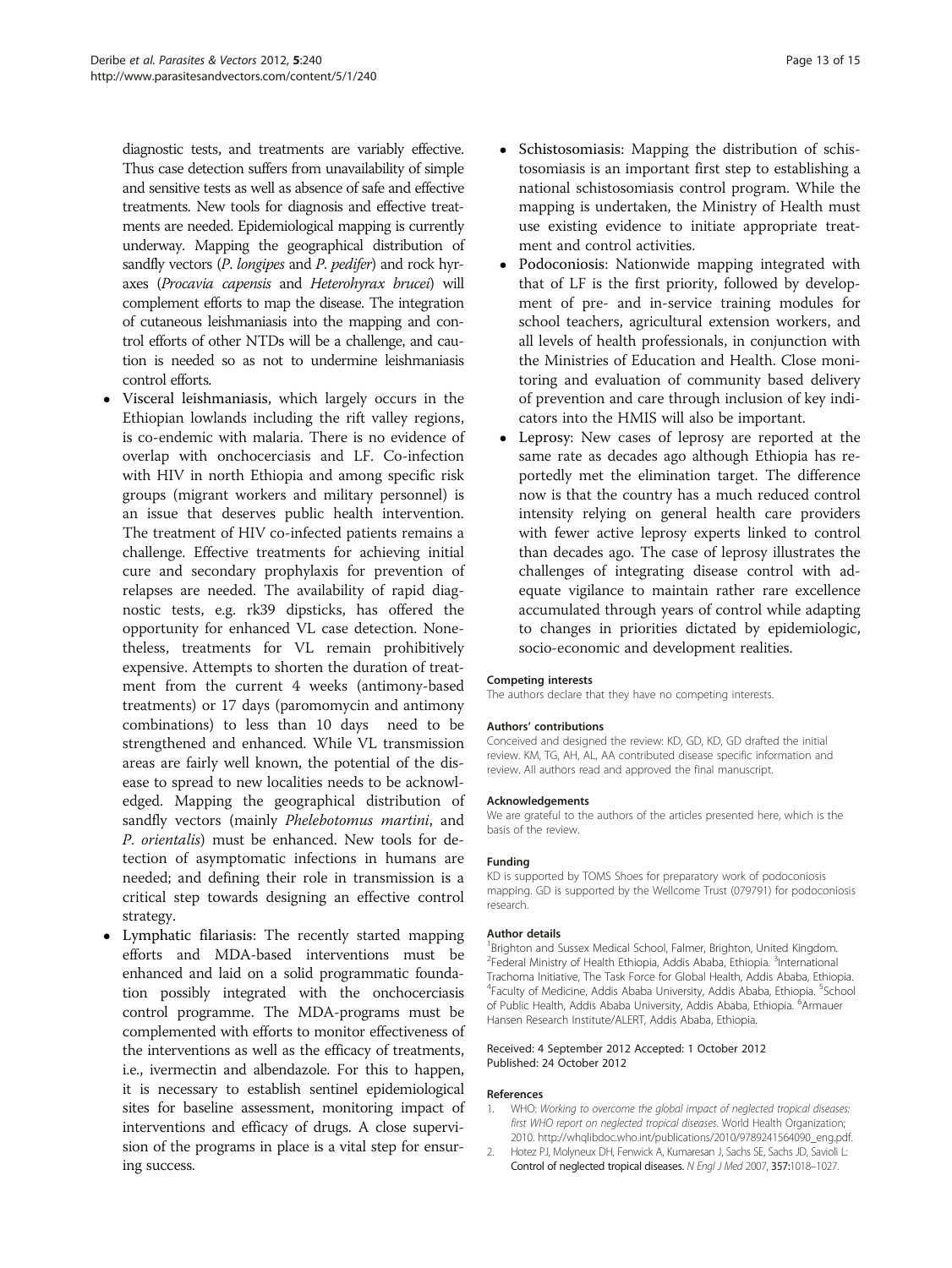- <span id="page-13-0"></span>3. WHO: Neglected tropical diseases, hidden successes, emerging opportunities. Department of Control of Neglected Tropical Diseases. Geneva: World Health Organization; 2006. [http://whqlibdoc.who.int/hq/2006/](http://whqlibdoc.who.int/hq/2006/WHO_CDS_NTD_2006.2_eng.pdf) [WHO\\_CDS\\_NTD\\_2006.2\\_eng.pdf](http://whqlibdoc.who.int/hq/2006/WHO_CDS_NTD_2006.2_eng.pdf).
- 4. Liese B, Rosenberg M, Schratz A: Programmes, partnerships, and governance for elimination and control of neglected tropical diseases. Lancet 2010, 375(9708):67–76.
- Hotez PJ, Fenwick A, Savioli L, Molyneux DH: Rescuing the "bottom billion" through neglected tropical disease control. Lancet 2009, 373:1570–1576.
- 6. Addiss DG: Global elimination of lymphatic filariasis: addressing the public health problem. PLoS Negl Trop Dis 2010, 4(6):e741.
- 7. Taylor MJ, Hoerauf A, Bockarie M: Lymphatic filariasis and onchocerciasis. Lancet 2010, 376(9747):1175–1185.
- 8. Molyneux DH, Malecela MN: Neglected tropical diseases and the millennium development goals: why the "other diseases" matter: reality versus rhetoric. Parasit Vectors 2011, 13(4):234.
- 9. Litt E, Baker MD, Molyneux D: Neglected tropical diseases and mental health: a perspective on comorbidity. Trends Parasitol 2012, 28(5):195-201.
- 10. Hotez PJ, Kamath A: Neglected tropical diseases in sub-saharan Africa: review of their prevalence, distribution, and disease burden. PLoS Negl Trop Dis 2009, 3(8):e412.
- 11. Pullan LR, Brooker SJ: The global limits and population at risk of soiltransmitted helminth infections in 2010. Parasit Vectors 2012, 5(81): .
- 12. Tadesse Z, Hailemariam A, Kolaczinski JH: Potential for integrated control of neglected tropical diseases in Ethiopia. Trans R Soc Trop Med Hyg 2008, 2008(102):213–214.
- 13. Fekadu D, Petros B, Kebede A: Hookworm species distribution among school children in Asendabo Town, Jimma Zone, Southwest Ethiopia. Ethiop J Health Sci 2008, 18(2):53–56.
- 14. Demissie F, Kebede A, Shimels T, Beyene P: Assessment of public health implication of malaria-geohelminth co-infection with an emphasis on hookworm-malaria anemia among suspected malaria patients in asendabo, southwest Ethiopia. Ethiop Med J 2009, 47(2):153–158.
- 15. Erosie L, Merid Y, Ashiko A, Ayine M, Balihu A, Muzeyin S, Teklemariam S, Sorsa S: Prevalence of Hookworm infection and hemoglobin status among rural elementary school children in Southern Ethiopia. Ethiop J Health Dev 2002, 16(1):113–115.
- 16. Wondimagegnehu T, Woldemichael T, Assefa T: Hookworm infection among the Melka Sedi banana plantation residents, middle Awash Valley, Ethiopia. Ethiop Med J 1992, 30(3):129–134.
- 17. Yami A, Mamo Y, Kebede S: Prevalence and Predictors of Intestinal Helminthiasis Among School Children in Jimma Zone; A Cross-Sectional Study Ethiop. J Health Sci 2011, 21(3):167–174.
- 18. Alemu A, Atnafu A, Addis Z, Shiferaw Y, Teklu T, Mathewos B, Birhan W, Gebretsadik S, Gelaw B: Soil transmitted helminths and schistosoma mansoni infections among school children in Zarima town, northwest Ethiopia. BMC Infect Dis 2011, 9(11):189.
- 19. Steinmann P, Keiser J, Bos R, Tanner M, Utzinger J: Schistosomiasis and water resources development: systematic review, meta-analysis, and estimates of people at risk. Lancet Infect Dis 2006, 6(7):411-425.
- 20. Shiferaw W, Kebede T, Graves PM, Golasa L, Gebre T, Mosher AW, Tadesse A, Sime H, Lambiyo T, Panicker KN, et al: Lymphatic filariasis in western Ethiopia with special emphasis on prevalence of Wuchereria bancrofti antigenaemia in and around onchocerciasis endemic areas. Trans R Soc Trop Med Hyg 2012, 106(2):117–127.
- 21. Davey G, Tekola F, Newport MJ: Podoconiosis: non-infectious geochemical elephantiasis. Trans R Soc Trop Med Hyg 2007, 101(12):1175–1180.
- 22. Tekola F, HaileMariam D, Davey G: Economic costs of endemic non-filarial elephantiasis in Wolaita Zone, Ethiopia. Trop Med Int Health 2006, 11(7):1136–1144.
- 23. WHO: Global health atlas. Global Alliance for the Elimination of Blinding Trachoma database; 2008. [http://www.who.int/globalatlas.](http://www.who.int/globalatlas)
- 24. WHO: Human African trypanosomiasis (sleeping sickness): epidemiological update. Wkly Epidemiol Rec 2006, 81(8):69–80.
- 25. WHO: Global leprosy situation, beginning of 2008. Wkly Epidemiol Rec 2008, 83(33):293–300.
- 26. Alvar J, Vélez ID, Bern C, Herrero M, Desjeux P, Cano J, Jannin J, den Boer M: the WHO Leishmaniasis Control Team. Leishmaniasis Worldwide and Global Estimates of Its Incidence. PLoS One 2012, 7(5):e35671.
- 27. WHO: Dracunculiasis eradication global surveillance summary,2011. Wkly Epidemiol Rec 2012, 87(19):177–188.
- 28. Haileamlak A, Girma C, Bekele A: Buruli Ulcer: The first reported case from Ethiopia. Ethiop J Health Sci 2006, 19(3):193–197.
- 29. Erko B, Ye-Ebiyo Y, Seyoum A, Desta H, Teklehaymanot A: An overview of neglected tropical diseases in Ethiopia. Ethiopian: Journal of Biological Sciences; 2007.
- 30. Kebede N, Mitiku A, Tilahun G: Retrospective survey of human hydatidosis in Bahir Dar, north-western Ethiopia. East Mediterr Health J 2010, 16(9):937–941.
- 31. Fekadu M: Human rabies surveillance and control in Ethiopia. In Proceedings of the Southern and Eastern African Rabies Group Meeting Nairobi, Kenya; 1997.
- 32. Bogel K, MoTschwiller E: Incidence of rabies and post exposure treatment in developing countries. Bull World Health Organ 1986, 64(6):883-887.
- 33. Jemaneh L: The epidemiology of schistosomiasis mansoni and soiltransmitted helminths in elementary school children from the South Gondar Zone of the Amhara National Regional State, Ethiopia. Ethiop Med J 2000, 38(2):105–118.
- Erko B, Medhin G: Human helminthiasis in Wondo Genet, southern Ethiopia, with emphasis on geohelminthiasis. Ethiop Med J 2003, 41(4):333–344.
- 35. Birrie H, Tedla S, Tilahun G, Kloos H, Eshete H: Schistosomiasis and its distribution in Ethiopia and Eritrea. In Schistosomiasis in Ethiopia and Eritrea. Edited by Birrie H, Tedla S, Jemaneh L.: Institute of Pathobiology: Addis Ababa University Printing Press; 1998:29–86.
- 36. WHO: The control of schistosomiasis. Report of WHO Expert Committee. Geneva: WHO; 1985.
- 37. Kloos H, Lo CT, Birrie H, Ayele T, Tedla S, Tsegay F: Schistosomiasis in Ethiopia. Soc Sci Med 1988, 26(8):803–827.
- Aseffa A: Armauer Hansen Research Institute/ALERT- Consultative Meeting on The Control of Leishmaniasis in the African Region WHO/AFRO Addis Ababa; 2010.
- 39. Ashford RW, Bray MA, Hutchinson MP, Bray RS: The epidemiology of cutaneous leishmaniasis in Ethiopia. Trans R Soc Trop Med Hyg 1973, 67(4):568–602.
- 40. Bryceson AD: Diffuse cutaneous leishmaniasis in Ethiopia. II. Treatment. Trans R Soc Trop Med Hyg 1970, 64:369–379.
- 41. Mengistu G, Laskay T, Gemetchu T, Humber D, Ersamo M, Evans D, Teferedegn H, Phelouzat MA, Frommel D: Cutaneous leishmaniasis in south-western Ethiopia: Ocholo revisited. Trans R Soc Trop Med Hyg 1992, 86(2):149–153.
- 42. Negera E, Gadisa E, Yamuah L, Engers H, Hussein J, Kuru T, Hailu A, Gedamu L, Aseffa A: Outbreak of cutaneous leishmaniasis in Silti woreda, Ethiopia: risk factor assessment and causative agent identification. Trans R Soc Trop Med Hyg 2008, 102(9):883–890.
- 43. Herrero M, Orfanos G, Argaw D, Mulugeta A, Aparicio P, et al: Natural History of a Visceral Leishmaniasis Outbreak in Highland Ethiopia. Am J Trop Med Hyg 2009, 81(3):373–377.
- 44. Bashaye S, Nombela N, Argaw D, Mulugeta A, Herrero M: Risk factors for visceral leishmaniasis in a new epidemic site in Amhara Region, Ethiopia. Am J Trop Med Hyg 2009, 81(1):34–39.
- 45. Negera E, Gadissa E, Yamuah L, Engers H, Hussein J: Outbreak of cutaneous leishmaniasis in Silti woreda, Ethiopia: risk factor assessment and causative agent identification. Trans R Soc Trop Med Hyg 2008, 102(9):883–890.
- Alvar J, Aparicio P, Aseffa A, Den Boer M, Cañavate C, et al: The Relationship between Leishmaniasis and AIDS: the Second 10 Years. Clin Microb Rev 2008, 21(2):334–359.
- 47. ter Horst R, Collin SM, Ritmeijer K, Bogale A, Davidson RN: Concordant HIV Infection and Visceral Leishmaniasis in Ethiopia: The Influence of Antiretroviral Treatment and Other Factors on Outcome. Clin Infect Dis 2008, 46:1702–1709.
- 48. Prasittisuk C: Vector-control synergies, between 'roll back malaria' and the Global Programme to eliminate lymphatic filariasis, in southeast Asia. Ann Trop Med Parasitol 2002, 96(Suppl 2):33–37.
- 49. Bogh C, Pedersen EM, Mukoko DA, Ouma JH: Permethrin-impregnated bed net effects on resting and feeding behavior of lymphatic filariasis vector mosquitoes in Kenya. Med Vet Entomol 1998, 12:52–59.
- 50. Davey G: Recent advances in podoconiosis. Ann Trop Med Parasitol 2009, 103(5):377–382.
- 51. Kloos H, Kello AB, Addus A: Podoconiosis (endemic non-filarial elephantiasis) in two resettlement schemes in western Ethiopia. Trop Doct 1992, 22:109–112.